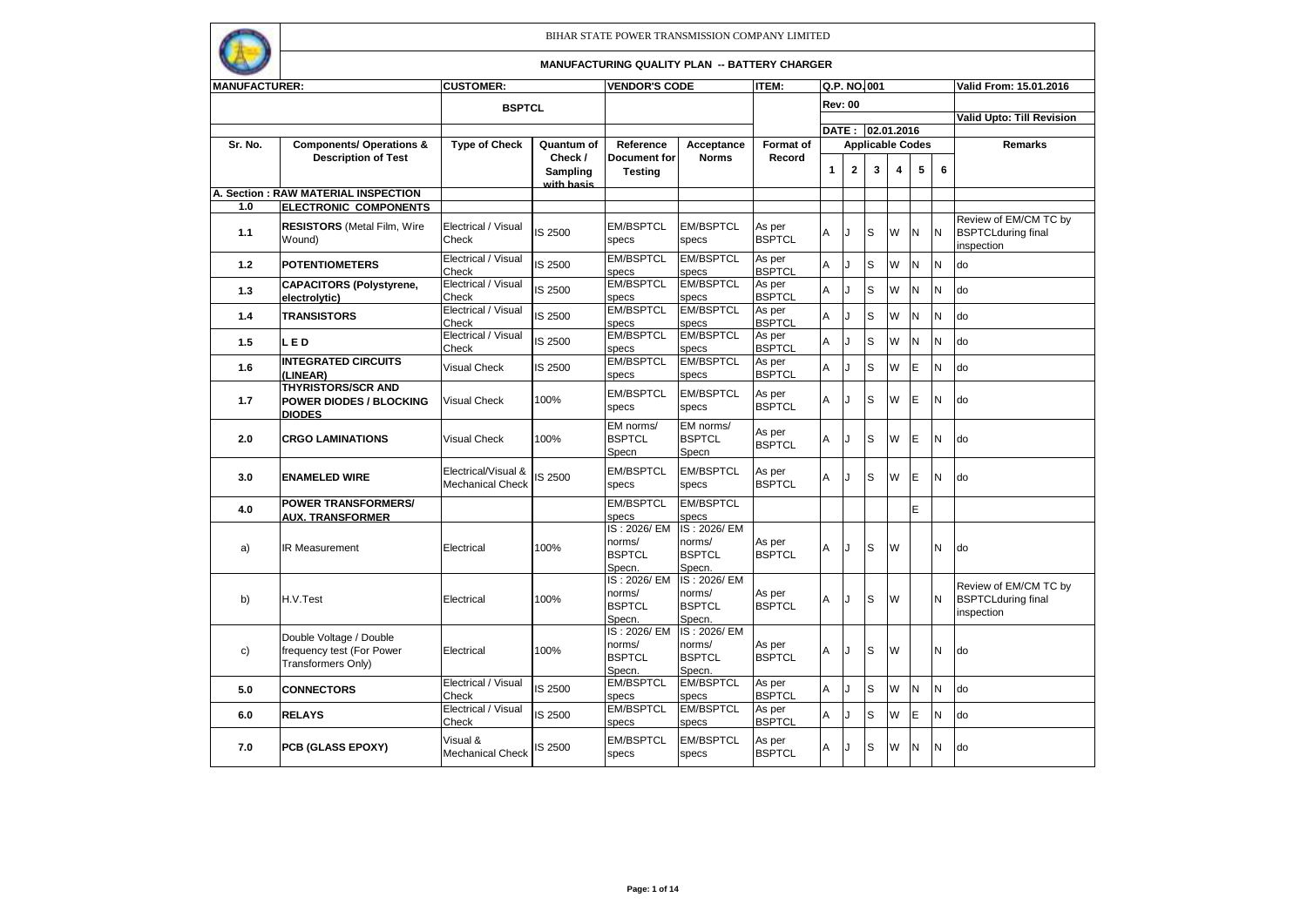

| <b>MANUFACTURER:</b> |                                             | <b>CUSTOMER:</b>                               |                                   | <b>VENDOR'S CODE</b>                                               |                                                                    | <b>ITEM:</b>            | Q.P. NO.001<br><b>Rev: 00</b> |             |                                             |   |   |    | Valid From: 15.01.2016                                           |
|----------------------|---------------------------------------------|------------------------------------------------|-----------------------------------|--------------------------------------------------------------------|--------------------------------------------------------------------|-------------------------|-------------------------------|-------------|---------------------------------------------|---|---|----|------------------------------------------------------------------|
|                      |                                             | <b>BSPTCL</b>                                  |                                   |                                                                    |                                                                    |                         |                               |             |                                             |   |   |    |                                                                  |
|                      |                                             |                                                |                                   |                                                                    |                                                                    |                         |                               |             |                                             |   |   |    | Valid Upto: Till Revision                                        |
| Sr. No.              | <b>Components/ Operations &amp;</b>         | <b>Type of Check</b>                           | Quantum of                        | Reference                                                          | Acceptance                                                         | Format of               |                               |             | DATE: 02.01.2016<br><b>Applicable Codes</b> |   |   |    | Remarks                                                          |
|                      | <b>Description of Test</b>                  |                                                | Check /<br>Sampling<br>with basis | <b>Document for</b><br><b>Testing</b>                              | <b>Norms</b>                                                       | Record                  | 1                             | $\mathbf 2$ | 3                                           | 4 | 5 | 6  |                                                                  |
| 8.0                  | Switches (TOGGLE)/ROTARY)                   | Electrical/Visual &<br><b>Mechanical Check</b> | S 2500                            | <b>EM/BSPTCL</b><br>specs                                          | <b>EM/BSPTCL</b><br>specs                                          | As per<br><b>BSPTCL</b> | A                             | $\cdot$     | S                                           | W | E | N  | do                                                               |
| 9.0                  | <b>METER (VOLTMETER,</b><br><b>AMMETER)</b> | Electrical/Mechani<br>cal/Visual Check         | 100%                              | Sub-vendor's<br>Catalogue/<br>IS:1248 EM<br>norms/BSPTC<br>L Specn | Sub-vendor's<br>Catalogue/<br>IS:1248 EM<br>norms/BSPTC<br>L Specn | As per<br><b>BSPTCL</b> | A                             |             | ls                                          | W | E | N  | do                                                               |
| 10.0                 | <b>CHOKE</b>                                |                                                |                                   |                                                                    |                                                                    |                         |                               |             |                                             |   | E |    |                                                                  |
| a)                   | Inductance                                  | Electrical                                     | 100%                              | EM norms/<br><b>BSPTCL</b><br>Specn                                | EM norms/<br><b>BSPTCL</b><br>Specn                                | As per<br><b>BSPTCL</b> | Α                             | J           | S                                           | W |   | N  | do                                                               |
| b)                   | H.V. Test                                   | Electrical                                     | 100%                              | EM norms/<br><b>BSPTCL</b><br>Specn                                | EM norms/<br><b>BSPTCL</b><br>Specn                                | As per<br><b>BSPTCL</b> | Α                             | J           | S                                           | W |   | N  | do                                                               |
| c)                   | <b>Insulation Resistance</b><br>measurement | Electrical                                     | 100%                              | EM norms/<br><b>BSPTCL</b><br>Specn                                | EM norms/<br><b>BSPTCL</b><br>Specn                                | As per<br><b>BSPTCL</b> | A                             | J           | S                                           | W |   | N  | do                                                               |
| 11.0                 | Over Load Relay                             | Electrical/Visual<br>Check                     | 100%                              | <b>EM/BSPTCL</b><br>specs                                          | <b>EM/BSPTCL</b><br>specs                                          | As per<br><b>BSPTCL</b> | A                             | 1.          | S                                           | W | E | N  | do                                                               |
| 12.0                 | <b>Rotary Switch</b>                        | Electrical/Visual<br>Check                     | 100%                              | <b>EM/BSPTCL</b><br>specs                                          | <b>EM/BSPTCL</b><br>specs                                          | As per<br><b>BSPTCL</b> | Α                             | J           | S                                           | W | E | N  | do                                                               |
| 13.0                 | <b>Current Shunt</b>                        | Electrical/Visual<br>Check                     | 100%                              | <b>EM/BSPTCL</b><br>specs                                          | <b>EM/BSPTCL</b><br>specs                                          | As per<br><b>BSPTCL</b> | Α                             |             | S                                           | W | E | N  | do                                                               |
| 14.0                 | <b>MCB</b>                                  | Electrical/Visual &<br>Mechanical Check        | S 2500                            | <b>EM/BSPTCL</b><br>specs                                          | <b>EM/BSPTCL</b><br>specs                                          | As per<br><b>BSPTCL</b> | А                             | J           | S                                           | W | E | N  | do                                                               |
| 15.0                 | <b>MCCB</b>                                 | Electrical/Visual &<br>Mechanical Check        | IS 2500                           | <b>EM/BSPTCL</b><br>specs                                          | <b>EM/BSPTCL</b><br>specs                                          | As per<br><b>BSPTCL</b> | А                             | J           | S                                           | W | E | IN | do                                                               |
| 16.0                 | <b>WIRES/ CABLES</b>                        | Electrical/Mechani<br>cal/Visual Check         | IS 2500                           | <b>EM/BSPTCL</b><br>specs                                          | <b>EM/BSPTCL</b><br>specs                                          | As per<br><b>BSPTCL</b> | Α                             | J           | S                                           | W | N | N  | <b>ISI</b> marked                                                |
| 17.0                 | <b>SLEEVES</b>                              | Mechanical/Visual<br>Check                     | 100%                              | EM norms/<br><b>BSPTCL</b><br>Specn                                | EM norms/<br><b>BSPTCL</b><br>Specn                                | As per<br><b>BSPTCL</b> | Α                             | J           | S                                           | W | N | İΝ | Review of EM/CM TC by<br><b>BSPTCLduring final</b><br>inspection |
| 18.0                 | <b>TERMINAL BLOCKS</b>                      | Electrical/Visual &<br><b>Mechanical Check</b> | 100%                              | Sub-vendor's<br>Catalogue/<br>EМ<br>norms/BSPTC<br>Specn           | Sub-vendor's<br>Catalogue/<br><b>EM</b><br>norms/BSPTC<br>L Specn  | As per<br><b>BSPTCL</b> | A                             | J           | S                                           | W | E | N  | do                                                               |
| 19.0                 | <b>FRONT PANEL &amp; CARD GUIDE</b>         | Mechanical/Visual<br>Check                     | 100%                              | EM norms/<br><b>BSPTCL</b><br>Specn                                | EM norms/<br><b>BSPTCL</b><br>Specn                                | As per<br><b>BSPTCL</b> | Α                             | J           | S                                           | W | N | N  | do                                                               |
| 20.0                 | <b>HEAT SINK</b>                            | Mechanical/Visual<br>Check                     | IS 2500                           | <b>EM/BSPTCL</b><br>specs                                          | <b>EM/BSPTCL</b><br>specs                                          | As per<br><b>BSPTCL</b> | Α                             | J           | S                                           | W | N | N  | do                                                               |
| 21.0                 | <b>FUSE &amp; FUSE HOLDERS</b>              | Electrical/Visual &<br><b>Mechanical Check</b> | IS 2500                           | <b>EM/BSPTCL</b><br>specs                                          | <b>EM/BSPTCL</b><br>specs                                          | As per<br><b>BSPTCL</b> | А                             | $\cdot$     | S                                           | W | E | N  | do                                                               |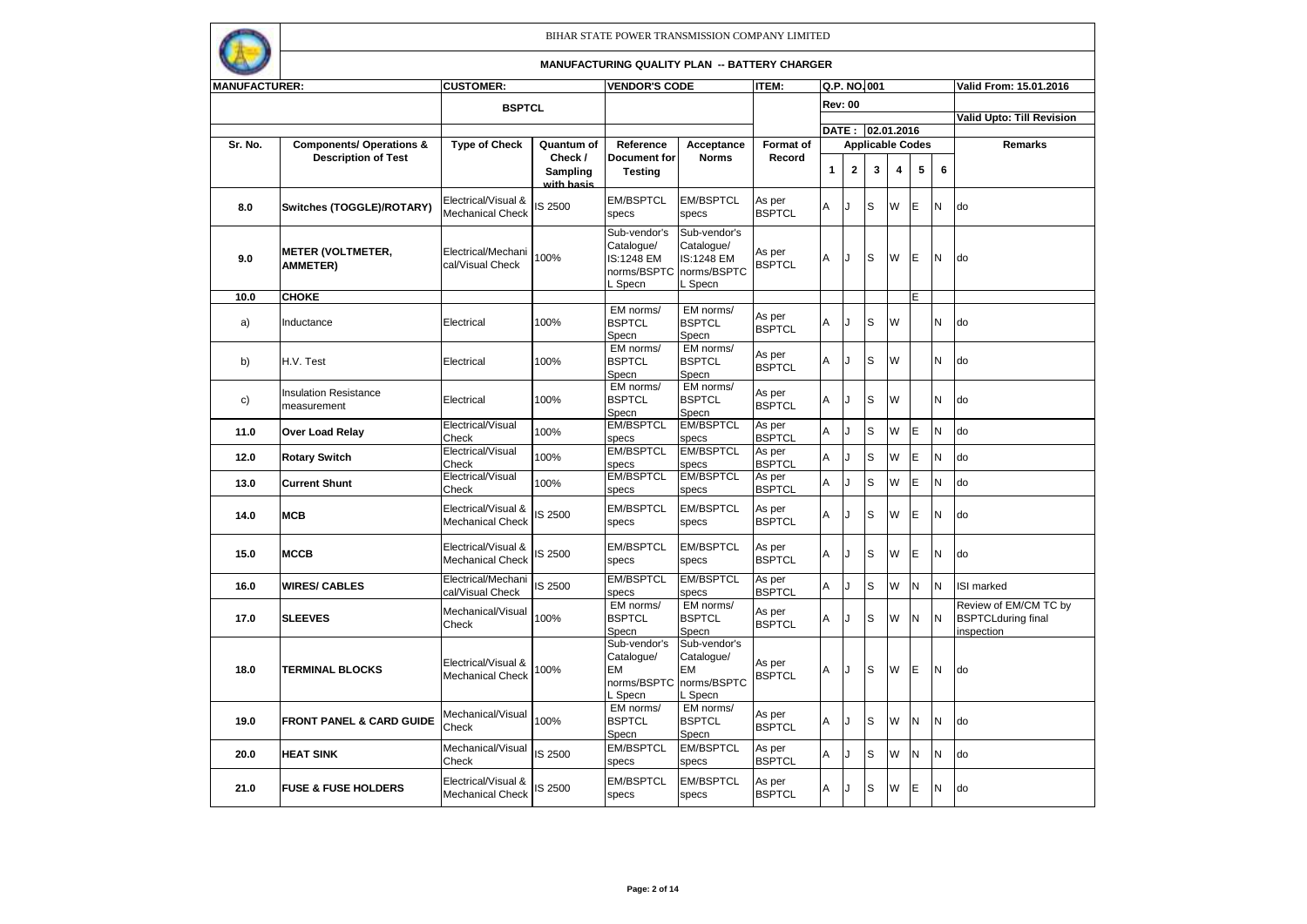

| <b>MANUFACTURER:</b> |                                     | <b>CUSTOMER:</b>        |            | <b>VENDOR'S CODE</b>     |                                               | ITEM:                   | Q.P. NO.001    |              |     |            |                         |   | Valid From: 15.01.2016           |
|----------------------|-------------------------------------|-------------------------|------------|--------------------------|-----------------------------------------------|-------------------------|----------------|--------------|-----|------------|-------------------------|---|----------------------------------|
|                      |                                     | <b>BSPTCL</b>           |            |                          |                                               |                         | <b>Rev: 00</b> |              |     |            |                         |   |                                  |
|                      |                                     |                         |            |                          |                                               |                         |                |              |     |            |                         |   | <b>Valid Upto: Till Revision</b> |
|                      |                                     |                         |            |                          |                                               |                         | DATE :         |              |     | 02.01.2016 |                         |   |                                  |
| Sr. No.              | <b>Components/ Operations &amp;</b> | <b>Type of Check</b>    | Quantum of | Reference                | Acceptance                                    | <b>Format of</b>        |                |              |     |            | <b>Applicable Codes</b> |   | <b>Remarks</b>                   |
|                      | <b>Description of Test</b>          |                         | Check /    | Document for             | <b>Norms</b>                                  | Record                  |                |              |     |            |                         |   |                                  |
|                      |                                     |                         | Sampling   | <b>Testing</b>           |                                               |                         | $\mathbf{1}$   | $\mathbf{2}$ | 3   | 4          | 5                       | 6 |                                  |
|                      |                                     |                         | with basis |                          |                                               |                         |                |              |     |            |                         |   |                                  |
|                      |                                     |                         |            | Sub - vendor's           | Sub - vendor's<br>Catalouge/ EM Catalouge/ EM |                         |                |              |     |            |                         |   |                                  |
| 22.0                 | <b>NEOPRENE GASKET</b>              | Mechanical/Visual       | 100%       | norms /                  | norms /                                       | As per                  | Α              |              | S   | W          | E                       | N | do                               |
|                      |                                     | Check                   |            | <b>BSPTCL</b>            | <b>BSPTCL</b>                                 | <b>BSPTCL</b>           |                |              |     |            |                         |   |                                  |
|                      |                                     |                         |            | Specn.                   | Specn.                                        |                         |                |              |     |            |                         |   |                                  |
|                      |                                     | Mechanical/Visual       |            | <b>EM/BSPTCL</b>         | <b>EM/BSPTCL</b>                              | As per                  |                |              |     | W          | E                       | N | do                               |
| 23.0                 | <b>LUGS &amp; CRIMPED TERMINAL</b>  | Check                   | IS 2500    | specs                    | specs                                         | <b>BSPTCL</b>           | Α              |              | S   |            |                         |   |                                  |
|                      |                                     |                         |            | Sub - vendor's           | Sub - vendor's                                |                         |                |              |     |            |                         |   |                                  |
|                      |                                     | Mechanical/Visual       |            | Catalouge/ EM            | Catalouge/ EM                                 | As per                  |                |              |     |            |                         |   |                                  |
| 24.0                 | <b>FERRULES</b>                     | Check                   | 10%        | norms /                  | norms /                                       | <b>BSPTCL</b>           | A              | IJ           | S   | W          | N                       | N | do                               |
|                      |                                     |                         |            | <b>BSPTCL</b>            | <b>BSPTCL</b>                                 |                         |                |              |     |            |                         |   |                                  |
|                      |                                     |                         |            | Specn.<br>Sub - vendor's | Specn.<br>Sub - vendor's                      |                         |                |              |     |            |                         |   |                                  |
|                      |                                     |                         |            |                          | Catalouge/ EM Catalouge/ EM                   |                         |                |              |     |            |                         |   | Review of EM/CM TC by            |
| 25.0                 | <b>IC &amp; RELAY SOCKET</b>        | Electrical/Visual &     | 00%        | norms /                  | norms /                                       | As per                  | A              | IJ           | S   | W          | N                       |   | <b>BSPTCLduring final</b>        |
|                      |                                     | <b>Mechanical Check</b> |            | <b>BSPTCL</b>            | <b>BSPTCL</b>                                 | <b>BSPTCL</b>           |                |              |     |            |                         |   | inspection                       |
|                      |                                     |                         |            | Specn.                   | Specn.                                        |                         |                |              |     |            |                         |   |                                  |
|                      |                                     |                         |            | Sub - vendor's           | Sub - vendor's                                |                         |                |              |     |            |                         |   |                                  |
|                      |                                     | Electrical/Visual &     |            |                          | Catalouge/ EM Catalouge/ EM                   | As per                  |                |              |     |            |                         |   |                                  |
| 26.0                 | <b>ANNUNCIATOR/HOOTER</b>           | <b>Mechanical Check</b> | 100%       | norms /                  | norms /                                       | <b>BSPTCL</b>           | A              | IJ           | l S | W          | E                       | N | do                               |
|                      |                                     |                         |            | <b>BSPTCL</b>            | <b>BSPTCL</b>                                 |                         |                |              |     |            |                         |   |                                  |
|                      |                                     |                         |            | Specn.<br>Sub - vendor's | Specn.<br>Sub - vendor's                      |                         |                |              |     |            |                         |   |                                  |
|                      |                                     |                         |            | Catalouge/               | Catalouge/                                    |                         |                |              |     |            |                         |   |                                  |
|                      |                                     |                         |            | IS:1365/2016/            | IS:1365/2016/1                                |                         |                |              |     |            |                         |   |                                  |
| 27.0                 | <b>FASTNERS &amp; SPACERS</b>       | Visual &                | 100%       | 1366/2269                | 366/2269 /EM                                  | As per                  | Α              | IJ           | ls  | W          | N                       | N | do                               |
|                      |                                     | <b>Mechanical Check</b> |            | /EM norms /              | norms /                                       | <b>BSPTCL</b>           |                |              |     |            |                         |   |                                  |
|                      |                                     |                         |            | <b>BSPTCL</b>            | <b>BSPTCL</b>                                 |                         |                |              |     |            |                         |   |                                  |
|                      |                                     |                         |            | Specn.                   | Specn.                                        |                         |                |              |     |            |                         |   |                                  |
|                      |                                     |                         |            | Sub - vendor's           | Sub - vendor's                                |                         |                |              |     |            |                         |   |                                  |
| 28.0                 | <b>CABLE CONDUITS</b>               | Visual &                | 100%       | norms /                  | Catalouge/ EM Catalouge/ EM<br>norms /        | As per                  | Α              | IJ           | S   | W          | N                       | N | do                               |
|                      |                                     | <b>Mechanical Check</b> |            | <b>BSPTCL</b>            | <b>BSPTCL</b>                                 | <b>BSPTCL</b>           |                |              |     |            |                         |   |                                  |
|                      |                                     |                         |            | Specn.                   | Specn.                                        |                         |                |              |     |            |                         |   |                                  |
| 29.0                 | <b>PANEL From BSPTCLApproved</b>    |                         |            |                          |                                               | As per                  |                |              |     |            | E                       |   |                                  |
|                      | Vendor                              |                         |            |                          |                                               | <b>BSPTCL</b>           |                |              |     |            |                         |   |                                  |
| a)                   | <b>Type and Make</b>                | Visual Check            | 100%       | <b>BSPTCL</b>            | <b>BSPTCL</b>                                 | As per                  | A              |              | S   | Υ          |                         | N | do                               |
|                      |                                     |                         |            | Specn.<br><b>BSPTCL</b>  | Specn.<br><b>BSPTCL</b>                       | <b>BSPTCL</b>           |                |              |     |            |                         |   |                                  |
| b)                   | <b>Dimensional Check</b>            | Mechanical              | 100%       | Specn.                   | Specn.                                        | As per<br><b>BSPTCL</b> | A              |              | S   | Υ          |                         | N | do                               |
|                      |                                     |                         |            | <b>BSPTCL</b>            | <b>BSPTCL</b>                                 | As per                  |                |              |     |            |                         |   |                                  |
| c)                   | Finish                              | Visual Check            | 100%       | Specn.                   | Specn.                                        | <b>BSPTCL</b>           | Α              |              | S   | Υ          |                         | N | do                               |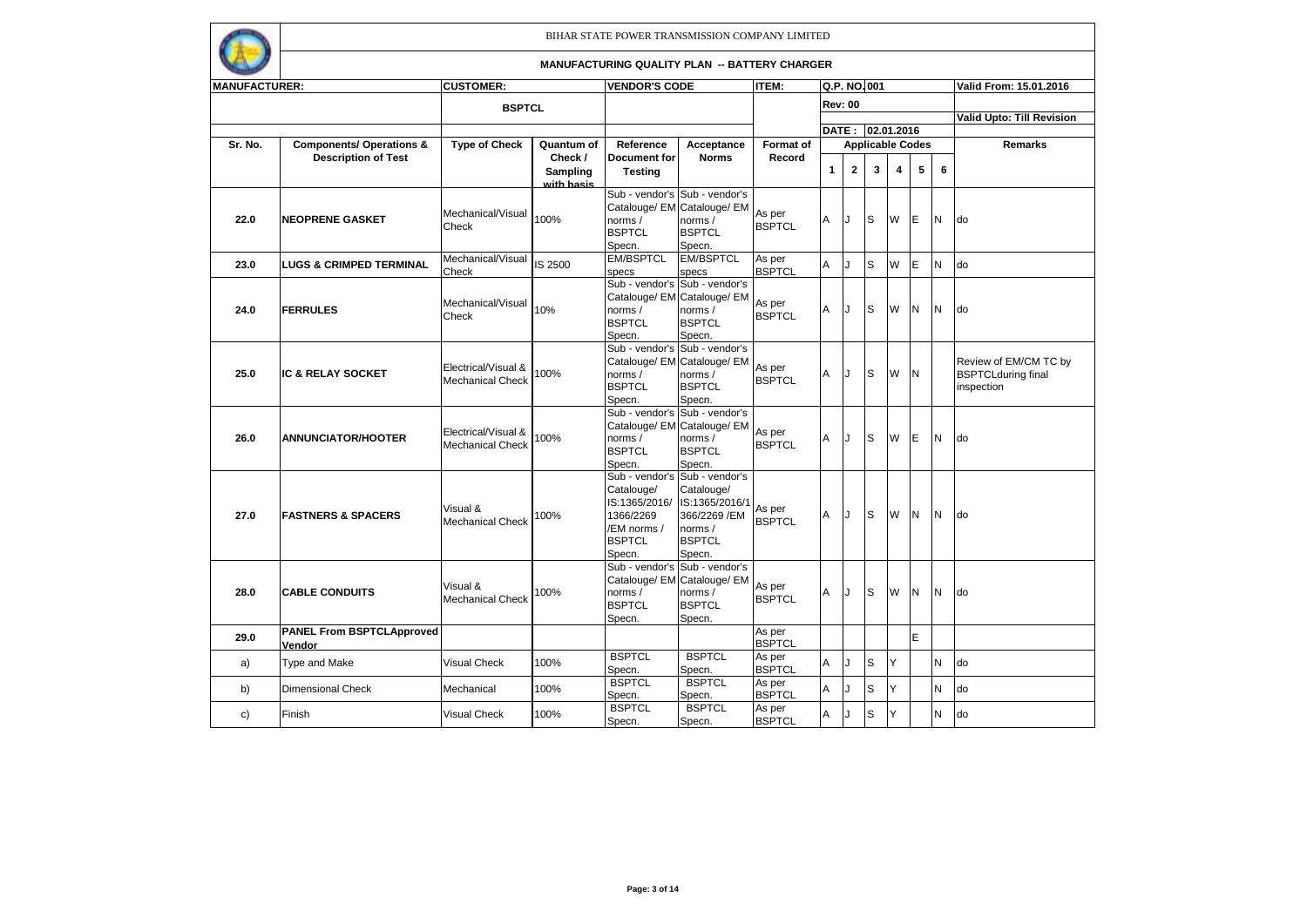

| <b>MANUFACTURER:</b> |                                                        | <b>CUSTOMER:</b>                               |                                   | <b>VENDOR'S CODE</b>                                        |                                                                                                    | <b>ITEM:</b>            |   | Q.P. NO.001      |                         |   |          |           | Valid From: 15.01.2016                                               |
|----------------------|--------------------------------------------------------|------------------------------------------------|-----------------------------------|-------------------------------------------------------------|----------------------------------------------------------------------------------------------------|-------------------------|---|------------------|-------------------------|---|----------|-----------|----------------------------------------------------------------------|
|                      |                                                        | <b>BSPTCL</b>                                  |                                   |                                                             |                                                                                                    |                         |   | <b>Rev: 00</b>   |                         |   |          |           |                                                                      |
|                      |                                                        |                                                |                                   |                                                             |                                                                                                    |                         |   |                  |                         |   |          |           | <b>Valid Upto: Till Revision</b>                                     |
|                      |                                                        |                                                |                                   |                                                             |                                                                                                    |                         |   | DATE: 02.01.2016 |                         |   |          |           |                                                                      |
| Sr. No.              | <b>Components/ Operations &amp;</b>                    | <b>Type of Check</b>                           | Quantum of                        | Reference                                                   | Acceptance                                                                                         | <b>Format of</b>        |   |                  | <b>Applicable Codes</b> |   |          |           | Remarks                                                              |
|                      | <b>Description of Test</b>                             |                                                | Check /<br>Sampling<br>with basis | Document for<br><b>Testing</b>                              | <b>Norms</b>                                                                                       | Record                  | 1 | $\mathbf{2}$     | 3                       | 4 | 5        | 6         |                                                                      |
| 30.0                 | <b>CRCA SHEET From</b><br><b>BSPTCLApproved Vendor</b> |                                                |                                   |                                                             |                                                                                                    |                         |   |                  |                         |   | E        |           |                                                                      |
| a)                   | <b>Type and Make</b>                                   | <b>Visual Check</b>                            | 100%                              | Catalouge/<br>IS:513<br>/BSPTCL<br>Specn.                   | Sub - vendor's Sub - vendor's<br>Catalouge/<br>IS:513/<br><b>BSPTCL</b><br>Specn.                  | As per<br><b>BSPTCL</b> | B | K                | lP.                     | W |          | <b>N</b>  | Review of Test records by<br><b>BSPTCLduring final</b><br>inspection |
| b)                   | <b>Chemical Analysis</b>                               | Chemical                                       | One Sample/<br>Lot                | Sub - vendor's<br>Catalouge/<br>IS:513<br>/BSPTCL<br>Specn. | Sub - vendor's<br>Catalouge/<br>IS:513/<br><b>BSPTCL</b><br>Specn.                                 |                         | B | Κ                | IP                      | W |          | N         | do                                                                   |
| c)                   | <b>Tensile Test</b>                                    | Mechanical                                     | One Sample/<br>Lot                | Sub - vendor's<br>Catalouge/<br>IS:513<br>/BSPTCL<br>Specn. | Sub - vendor's<br>Catalouge/<br>IS:513/<br><b>BSPTCL</b><br>Specn.                                 |                         | B | K                | IP                      | W |          | ΙN        | <b>do</b>                                                            |
| d)                   | Thickness of the Sheet                                 | Mechanical                                     | One Sample/<br>Lot                | Sub - vendor's<br>Catalouge/<br>IS:513<br>/BSPTCL<br>Specn. | Sub - vendor's<br>Catalouge/<br>IS:513/<br><b>BSPTCL</b><br>Specn.                                 | As per<br><b>BSPTCL</b> | B | Κ                | IP                      | W |          | N         | do                                                                   |
| 31.0                 | <b>INDICATION LAMPS &amp;</b><br><b>HOLDERS</b>        | Electrical/Visual &<br><b>Mechanical Check</b> | 100%                              | norms /<br><b>BSPTCL</b><br>Specn.                          | Sub - vendor's Sub - vendor's<br>Catalouge/ EM Catalouge/ EM<br>norms/<br><b>BSPTCL</b><br>Specn.  | As per<br><b>BSPTCL</b> | A | IJ               | ls                      | W | <b>N</b> | İΝ        | <b>do</b>                                                            |
| 32.0                 | <b>PUSH BUTTONS</b>                                    | Electrical/Visual &<br><b>Mechanical Check</b> | 100%                              | norms /<br><b>BSPTCL</b><br>Specn.                          | Sub - vendor's Sub - vendor's<br>Catalouge/ EM Catalouge/ EM<br>norms /<br><b>BSPTCL</b><br>Specn. | As per<br><b>BSPTCL</b> | Α | IJ               | Is                      | W | E        | <b>N</b>  | <b>do</b>                                                            |
| 33.0                 | <b>CONTACTORS</b>                                      | Electrical/Visual &<br><b>Mechanical Check</b> | 100%                              | norms /<br><b>BSPTCL</b><br>Specn.                          | Sub - vendor's Sub - vendor's<br>Catalouge/ EM Catalouge/ EM<br>norms /<br><b>BSPTCL</b><br>Specn. | As per<br><b>BSPTCL</b> | Α | IJ               | Is                      | W | E        | <b>IN</b> | Review of EM/CM TC by<br><b>BSPTCLduring final</b><br>inspection     |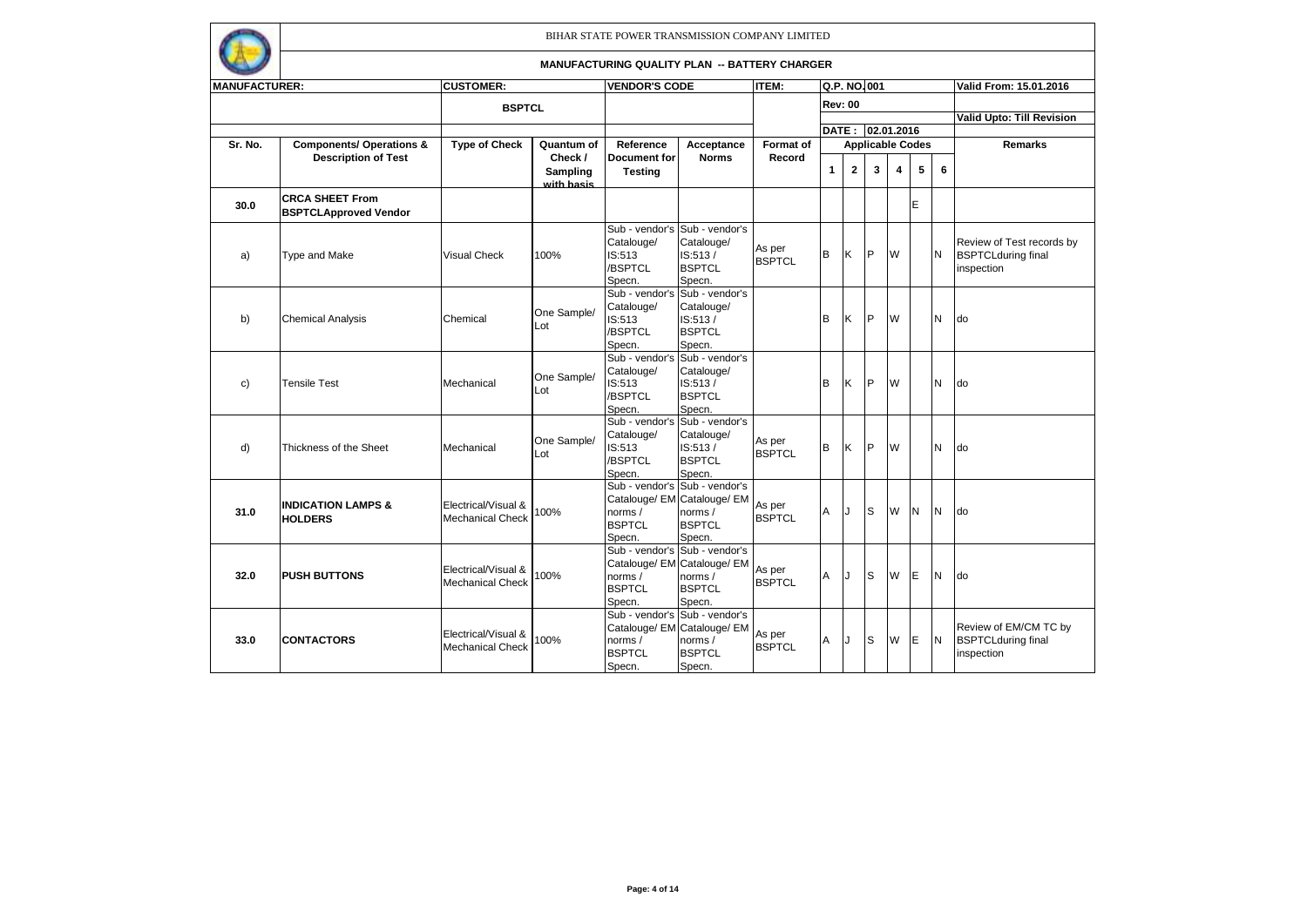

| <b>MANUFACTURER:</b> |                                       | <b>CUSTOMER:</b>     |                               | <b>VENDOR'S CODE</b>                                           |                                                                | <b>ITEM:</b> | Q.P. NO.001<br><b>Rev: 00</b> |              |                         |   |   |          | Valid From: 15.01.2016                                               |
|----------------------|---------------------------------------|----------------------|-------------------------------|----------------------------------------------------------------|----------------------------------------------------------------|--------------|-------------------------------|--------------|-------------------------|---|---|----------|----------------------------------------------------------------------|
|                      |                                       |                      |                               |                                                                |                                                                |              |                               |              |                         |   |   |          |                                                                      |
|                      |                                       | <b>BSPTCL</b>        |                               |                                                                |                                                                |              |                               |              |                         |   |   |          | <b>Valid Upto: Till Revision</b>                                     |
|                      |                                       |                      |                               |                                                                |                                                                |              |                               |              | DATE: 02.01.2016        |   |   |          |                                                                      |
| Sr. No.              | <b>Components/ Operations &amp;</b>   | <b>Type of Check</b> | Quantum of                    | Reference                                                      | Acceptance                                                     | Format of    |                               |              | <b>Applicable Codes</b> |   |   |          | <b>Remarks</b>                                                       |
|                      | <b>Description of Test</b>            |                      | Check /                       | Document for                                                   | <b>Norms</b>                                                   | Record       |                               |              |                         |   |   |          |                                                                      |
|                      |                                       |                      | <b>Sampling</b><br>with basis | <b>Testing</b>                                                 |                                                                |              | 1                             | $\mathbf{2}$ | 3                       | 4 | 5 | 6        |                                                                      |
| 34.0                 | PANEL OF BSPTCL Approved<br>Vendor    |                      |                               |                                                                |                                                                |              |                               |              |                         |   | E |          |                                                                      |
| a)                   | Degreasing including water<br>rinsing | Chemical             | 100%                          | IS:6005 and<br>EM Norms/<br><b>BSPTCL</b><br>Specn.            | IS:6005 and<br>EM Norms/<br><b>BSPTCL</b><br>Specn.            |              | B                             | Κ            | $\mathsf{P}$            | W |   | N        | do                                                                   |
| b)                   | Descaling                             | Chemical             | 100%                          | IS:6005 and<br>EM Norms/<br><b>BSPTCL</b><br>Specn.            | IS:6005 and<br>EM Norms/<br><b>BSPTCL</b><br>Specn.            |              | B                             | Κ            | P                       | W |   | N        | Review of EM/CM TC by<br><b>BSPTCLduring final</b><br>inspection     |
| c)                   | <b>Water Rinsing</b>                  | Chemical             | 100%                          | IS:6005 and<br>EM Norms/<br><b>BSPTCL</b><br>Specn.            | IS:6005 and<br>EM Norms/<br><b>BSPTCL</b><br>Specn.            |              | В                             | K            | P                       | W |   | N        | do                                                                   |
| d)                   | Phosphating                           | Chemical             | 100%                          | IS:6005 and<br>EM Norms/<br><b>BSPTCL</b><br>Specn.            | IS:6005 and<br>EM Norms/<br><b>BSPTCL</b><br>Specn.            |              | В                             | K            | <b>P</b>                | W |   | N        | do                                                                   |
| e)                   | <b>Water Rinsing</b>                  | Chemical             | 100%                          | IS:6005 and<br>EM Norms/<br><b>BSPTCL</b><br>Specn.            | IS:6005 and<br>EM Norms/<br><b>BSPTCL</b><br>Specn.            |              | B                             | K            | <b>P</b>                | W |   | N        | do                                                                   |
| f)                   | <b>Hot Chromating</b>                 | Chemical             | 100%                          | IS:6005 and<br>EM Norms/<br><b>BSPTCL</b><br>Specn.            | IS:6005 and<br>EM Norms/<br><b>BSPTCL</b><br>Specn.            |              | В                             | K            | P                       | W |   | N        | do                                                                   |
| g)                   | Sealing                               | Chemical             | 100%                          | IS:6005 and<br>EM Norms/<br><b>BSPTCL</b><br>Specn.            | IS:6005 and<br>EM Norms/<br><b>BSPTCL</b><br>Specn.            |              | В                             | Κ            | P                       | W |   | N        | do                                                                   |
| 35.0                 | <b>PRIMER COATING</b>                 |                      |                               |                                                                |                                                                |              |                               |              |                         |   | E |          |                                                                      |
| a)                   | 1st Coat                              | Chemical             | 100%                          | <b>BSPTCL</b><br>Specn./<br><b>BSPTCL</b><br>Approved<br>Drgs. | <b>BSPTCL</b><br>Specn./<br><b>BSPTCL</b><br>Approved<br>Drgs. |              | B                             | K            | <b>IP</b>               | W |   | N        | do                                                                   |
| b)                   | Oven Drying                           | Chemical             | 100%                          | <b>BSPTCL</b><br>Specn./<br><b>BSPTCL</b><br>Approved<br>Drgs. | <b>BSPTCL</b><br>Specn./<br><b>BSPTCL</b><br>Approved<br>Drgs. |              | в                             | Ιĸ           | IP                      | W |   | <b>N</b> | Review of Test records by<br><b>BSPTCLduring final</b><br>inspection |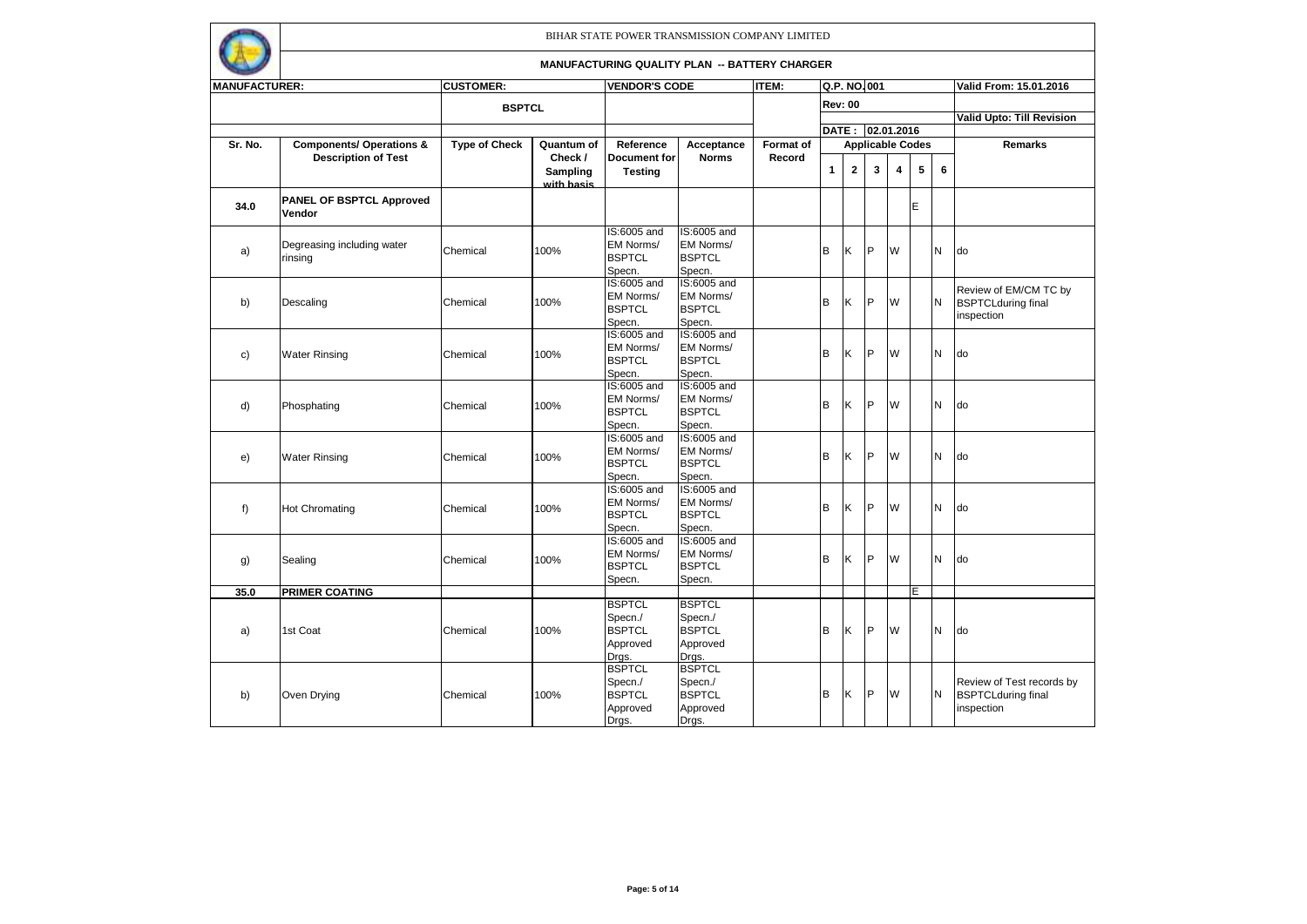

| <b>MANUFACTURER:</b> |                                     | <b>CUSTOMER:</b>     |            | <b>VENDOR'S CODE</b>         |                               | <b>ITEM:</b> |              | Q.P. NO.001      |                         |                         |   |          | Valid From: 15.01.2016                             |
|----------------------|-------------------------------------|----------------------|------------|------------------------------|-------------------------------|--------------|--------------|------------------|-------------------------|-------------------------|---|----------|----------------------------------------------------|
|                      |                                     |                      |            |                              |                               |              |              |                  |                         |                         |   |          |                                                    |
|                      |                                     | <b>BSPTCL</b>        |            |                              |                               |              |              | <b>Rev: 00</b>   |                         |                         |   |          | <b>Valid Upto: Till Revision</b>                   |
|                      |                                     |                      |            |                              |                               |              |              | DATE: 02.01.2016 |                         |                         |   |          |                                                    |
| Sr. No.              | <b>Components/ Operations &amp;</b> | <b>Type of Check</b> | Quantum of | Reference                    | Acceptance                    | Format of    |              |                  | <b>Applicable Codes</b> |                         |   |          | <b>Remarks</b>                                     |
|                      | <b>Description of Test</b>          |                      | Check /    | Document for                 | <b>Norms</b>                  | Record       |              |                  |                         |                         |   |          |                                                    |
|                      |                                     |                      | Sampling   | <b>Testing</b>               |                               |              | $\mathbf{1}$ | $\overline{2}$   | 3                       | $\overline{\mathbf{4}}$ | 5 | 6        |                                                    |
|                      |                                     |                      | with basis | <b>BSPTCL</b>                | <b>BSPTCL</b>                 |              |              |                  |                         |                         |   |          |                                                    |
|                      |                                     |                      |            | Specn./                      | Specn./                       |              |              |                  |                         |                         |   |          |                                                    |
| c)                   | 2nd Coat                            | Chemical             | 100%       | <b>BSPTCL</b>                | <b>BSPTCL</b>                 |              | B            | K                | <b>IP</b>               | W                       |   | <b>N</b> | ldo                                                |
|                      |                                     |                      |            | Approved                     | Approved                      |              |              |                  |                         |                         |   |          |                                                    |
|                      |                                     |                      |            | Drgs.                        | Drgs.                         |              |              |                  |                         |                         |   |          |                                                    |
|                      |                                     |                      |            | <b>BSPTCL</b>                | <b>BSPTCL</b>                 |              |              |                  |                         |                         |   |          |                                                    |
|                      |                                     |                      |            | Specn./                      | Specn./<br><b>BSPTCL</b>      |              |              | K                | <b>P</b>                | W                       |   |          |                                                    |
| d)                   | Oven Drying                         | Chemical             | 100%       | <b>BSPTCL</b><br>Approved    | Approved                      |              | B            |                  |                         |                         |   | <b>N</b> | do                                                 |
|                      |                                     |                      |            | Drgs.                        | Drgs.                         |              |              |                  |                         |                         |   |          |                                                    |
| 36.0                 | <b>PAINTING (SPRAY)</b>             |                      |            |                              |                               |              |              |                  |                         |                         | E |          |                                                    |
|                      |                                     |                      |            | <b>BSPTCL</b>                | <b>BSPTCL</b>                 |              |              |                  |                         |                         |   |          |                                                    |
|                      |                                     |                      |            | Specn./                      | Specn./                       |              |              |                  |                         |                         |   |          |                                                    |
| a)                   | 1st Coat                            | Chemical             | 100%       | <b>BSPTCL</b>                | <b>BSPTCL</b>                 |              | В            | Κ                | IP                      | W                       |   | <b>N</b> | do                                                 |
|                      |                                     |                      |            | Approved                     | Approved                      |              |              |                  |                         |                         |   |          |                                                    |
|                      |                                     |                      |            | Drgs.<br><b>BSPTCL</b>       | Drgs.<br><b>BSPTCL</b>        |              |              |                  |                         |                         |   |          |                                                    |
|                      |                                     |                      |            | Specn./                      | Specn./                       |              |              |                  |                         |                         |   |          |                                                    |
| b)                   | Oven Drying                         | Chemical             | 100%       | <b>BSPTCL</b>                | <b>BSPTCL</b>                 |              | В            | Ιĸ               | <b>IP</b>               | W                       |   | <b>N</b> | <b>do</b>                                          |
|                      |                                     |                      |            | Approved                     | Approved                      |              |              |                  |                         |                         |   |          |                                                    |
|                      |                                     |                      |            | Drgs.                        | Drgs.                         |              |              |                  |                         |                         |   |          |                                                    |
|                      |                                     |                      |            | <b>BSPTCL</b>                | <b>BSPTCL</b>                 |              |              |                  |                         |                         |   |          |                                                    |
|                      |                                     |                      |            | Specn./                      | Specn./                       |              |              |                  |                         |                         |   |          |                                                    |
| c)                   | 2nd Coat                            | Chemical             | 100%       | <b>BSPTCL</b>                | <b>BSPTCL</b>                 |              | в            | Κ                | <b>P</b>                | W                       |   | N        | do                                                 |
|                      |                                     |                      |            | Approved                     | Approved                      |              |              |                  |                         |                         |   |          |                                                    |
|                      |                                     |                      |            | Drgs.<br><b>BSPTCL</b>       | Drgs.<br><b>BSPTCL</b>        |              |              |                  |                         |                         |   |          |                                                    |
|                      |                                     |                      |            | Specn./                      | Specn./                       |              |              |                  |                         |                         |   |          |                                                    |
| d)                   | Oven Drying                         | Chemical             | 100%       | <b>BSPTCL</b>                | <b>BSPTCL</b>                 |              | B            | K                | IP.                     | W                       |   | <b>N</b> | <b>do</b>                                          |
|                      |                                     |                      |            | Approved                     | Approved                      |              |              |                  |                         |                         |   |          |                                                    |
|                      |                                     |                      |            | Drgs.                        | Drgs.                         |              |              |                  |                         |                         |   |          |                                                    |
| 37.0                 | IN CASE OF DRY POWDER               |                      |            |                              |                               |              |              |                  |                         |                         | E |          |                                                    |
|                      | <b>COATING</b>                      |                      |            |                              |                               |              |              |                  |                         |                         |   |          |                                                    |
|                      |                                     |                      |            | Coating                      | Coating                       |              |              |                  |                         |                         |   |          |                                                    |
|                      |                                     |                      |            |                              | process as per process as per |              |              |                  |                         |                         |   |          |                                                    |
|                      |                                     |                      |            | acceptance                   | acceptance                    |              |              |                  |                         |                         |   |          |                                                    |
|                      |                                     |                      |            | norms, paints                | norms, paints                 |              |              |                  |                         |                         |   |          |                                                    |
|                      | <b>Powder Coating</b>               | Chemical             | 100%       | thickness etc.               | thickness etc.                |              | B            | Ιĸ               | IP                      | W                       |   | N        | Review of EM/CM TC by<br><b>BSPTCLduring final</b> |
| a)                   |                                     |                      |            | as per<br><b>BSPTCLappro</b> | as per<br><b>BSPTCLappro</b>  |              |              |                  |                         |                         |   |          | inspection                                         |
|                      |                                     |                      |            | ved Drg/Tech.                | ved Drg/Tech.                 |              |              |                  |                         |                         |   |          |                                                    |
|                      |                                     |                      |            | Specn/DFT                    | Specn/60                      |              |              |                  |                         |                         |   |          |                                                    |
|                      |                                     |                      |            | 60 microns                   | microns min                   |              |              |                  |                         |                         |   |          |                                                    |
|                      |                                     |                      |            | min.                         | for.                          |              |              |                  |                         |                         |   |          |                                                    |
|                      |                                     |                      |            |                              |                               |              |              |                  |                         |                         |   |          |                                                    |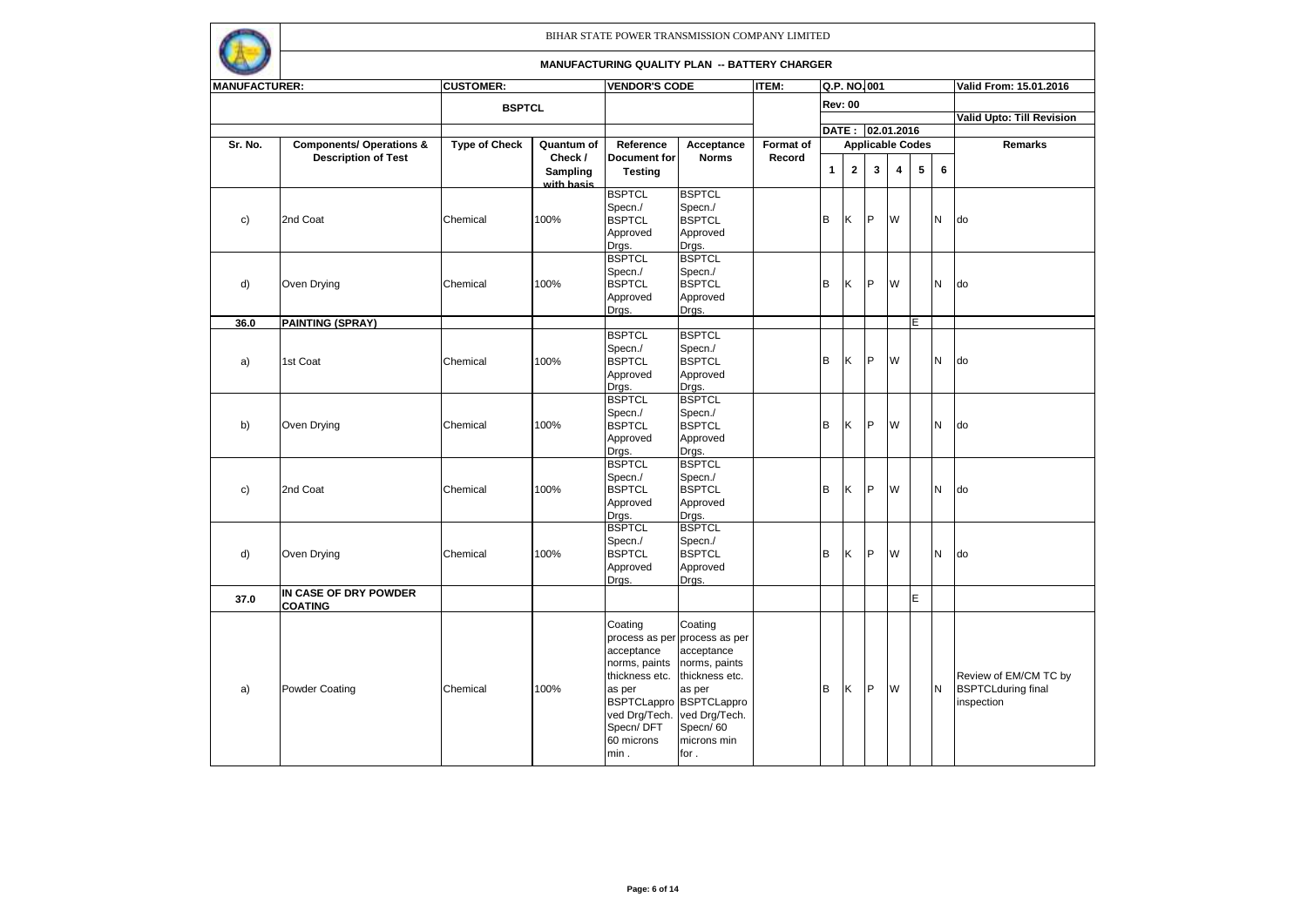

| <b>MANUFACTURER:</b> |                                                                          | <b>CUSTOMER:</b>     |                                   | <b>VENDOR'S CODE</b>                                                                                                   |                                                                                                              | <b>ITEM:</b> |   |                | Q.P. NO.001      |                         |                         |   | Valid From: 15.01.2016                                           |
|----------------------|--------------------------------------------------------------------------|----------------------|-----------------------------------|------------------------------------------------------------------------------------------------------------------------|--------------------------------------------------------------------------------------------------------------|--------------|---|----------------|------------------|-------------------------|-------------------------|---|------------------------------------------------------------------|
|                      |                                                                          | <b>BSPTCL</b>        |                                   |                                                                                                                        |                                                                                                              |              |   | <b>Rev: 00</b> |                  |                         |                         |   |                                                                  |
|                      |                                                                          |                      |                                   |                                                                                                                        |                                                                                                              |              |   |                |                  |                         |                         |   | <b>Valid Upto: Till Revision</b>                                 |
|                      |                                                                          |                      |                                   |                                                                                                                        |                                                                                                              |              |   |                | DATE: 02.01.2016 |                         |                         |   |                                                                  |
| Sr. No.              | <b>Components/ Operations &amp;</b>                                      | <b>Type of Check</b> | Quantum of                        | Reference                                                                                                              | Acceptance                                                                                                   | Format of    |   |                |                  |                         | <b>Applicable Codes</b> |   | Remarks                                                          |
|                      | <b>Description of Test</b>                                               |                      | Check /<br>Sampling<br>with basis | Document for<br><b>Testing</b>                                                                                         | <b>Norms</b>                                                                                                 | Record       | 1 | $\mathbf{2}$   | 3                | $\overline{\mathbf{4}}$ | 5                       | 6 |                                                                  |
|                      | <b>INPROCESS INSPECTION</b>                                              |                      |                                   |                                                                                                                        |                                                                                                              |              |   |                |                  |                         |                         |   |                                                                  |
|                      |                                                                          |                      |                                   |                                                                                                                        |                                                                                                              |              |   |                |                  |                         |                         |   |                                                                  |
| 1.0                  | <b>PANEL OF BSPTCL Approved</b><br>Vendor                                |                      |                                   |                                                                                                                        |                                                                                                              |              |   |                |                  |                         | E                       |   |                                                                  |
| a)                   | Paint Type and Make                                                      | <b>Visual Check</b>  | 100%                              | Of reputed<br>make /<br>BSPTCLspec.                                                                                    | Of reputed<br>make /<br><b>BSPTCLspec.</b>                                                                   |              | B | K              | <b>P</b>         | W                       |                         | N | do                                                               |
| b)                   | Finish                                                                   | <b>Visual Check</b>  | 100%                              | Approved EM<br>Drg./ BSPTCL<br>Specn./<br><b>BSPTCL Drgs.</b>                                                          | Approved EM<br>Drg./ BSPTCL<br>Specn./<br><b>BSPTCL Drgs.</b>                                                |              | B | K              | <b>P</b>         | W                       |                         | N | do                                                               |
| c)                   | <b>Paint Thickness</b>                                                   | Mechanical           | 100%                              | Approved EM<br>Drg./<br><b>BSPTCL</b><br>Specn./<br><b>BSPTCL</b><br>Drgs/DFT 60<br>microns min<br>for powder<br>coat. | Approved EM<br>Drg./ BSPTCL<br>Specn./<br><b>BSPTCL</b><br>Drgs/DFT 60<br>microns min<br>for powder<br>coat. |              | B | K              | IP.              | W                       |                         | N | do                                                               |
| 2.0                  | <b>COMPONENT KITTING (PCB)</b>                                           |                      |                                   |                                                                                                                        |                                                                                                              |              |   |                |                  |                         | N                       |   |                                                                  |
| a)                   | Quantity                                                                 | <b>Visual Check</b>  | 100%                              | EM norms/<br><b>BSPTCL</b><br>Specn.                                                                                   | EM norms/<br><b>BSPTCL</b><br>Specn.                                                                         |              | A | $\cdot$        | S                | W                       |                         | N | do                                                               |
| b)                   | Identification                                                           | Visual               | 100%                              | EM norms/<br><b>BSPTCL</b><br>Specn.                                                                                   | EM norms/<br><b>BSPTCL</b><br>Specn.                                                                         |              | A |                | S                | W                       |                         | N | do                                                               |
| 3.0                  | <b>COMPONENT PREPARATION</b>                                             | <b>Visual Check</b>  | 100%                              | EM norms/<br><b>BSPTCL</b><br>Specn.                                                                                   | EM norms/<br><b>BSPTCL</b><br>Specn.                                                                         |              | A | $\cdot$        | S                | W                       | N                       | N | do                                                               |
| 4.0                  | <b>COMPONENT (PCB)</b><br><b>PLACEMENT/ASSEMBLY</b>                      | <b>Visual Check</b>  | 100%                              | EM norms/<br><b>BSPTCL</b><br>Specn.                                                                                   | EM norms/<br><b>BSPTCL</b><br>Specn.                                                                         |              | A | $\cdot$        | S                | W                       | N                       | N | do                                                               |
| 5.0                  | <b>SOLDERING</b>                                                         | <b>Visual Check</b>  | 100%                              | EM norms/<br><b>BSPTCL</b><br>Specn.                                                                                   | EM norms/<br><b>BSPTCL</b><br>Specn.                                                                         |              | A | $\cdot$        | S                | W                       | N                       | N | do                                                               |
| 6.0                  | <b>PCB TESTING</b>                                                       |                      |                                   |                                                                                                                        |                                                                                                              |              |   |                |                  |                         | N                       |   |                                                                  |
| a)                   | Visual Check for missing<br>components, orientation of<br>component etc. | <b>Visual Check</b>  | 100%                              | EM<br>procedures<br>EM norms/<br><b>BSPTCL</b><br>Specn.                                                               | <b>EM</b> procedures<br>EM norms/<br><b>BSPTCL</b><br>Specn.                                                 |              | A | IJ             | Is               | W                       |                         | N | Review of EM/CM TC by<br><b>BSPTCLduring final</b><br>inspection |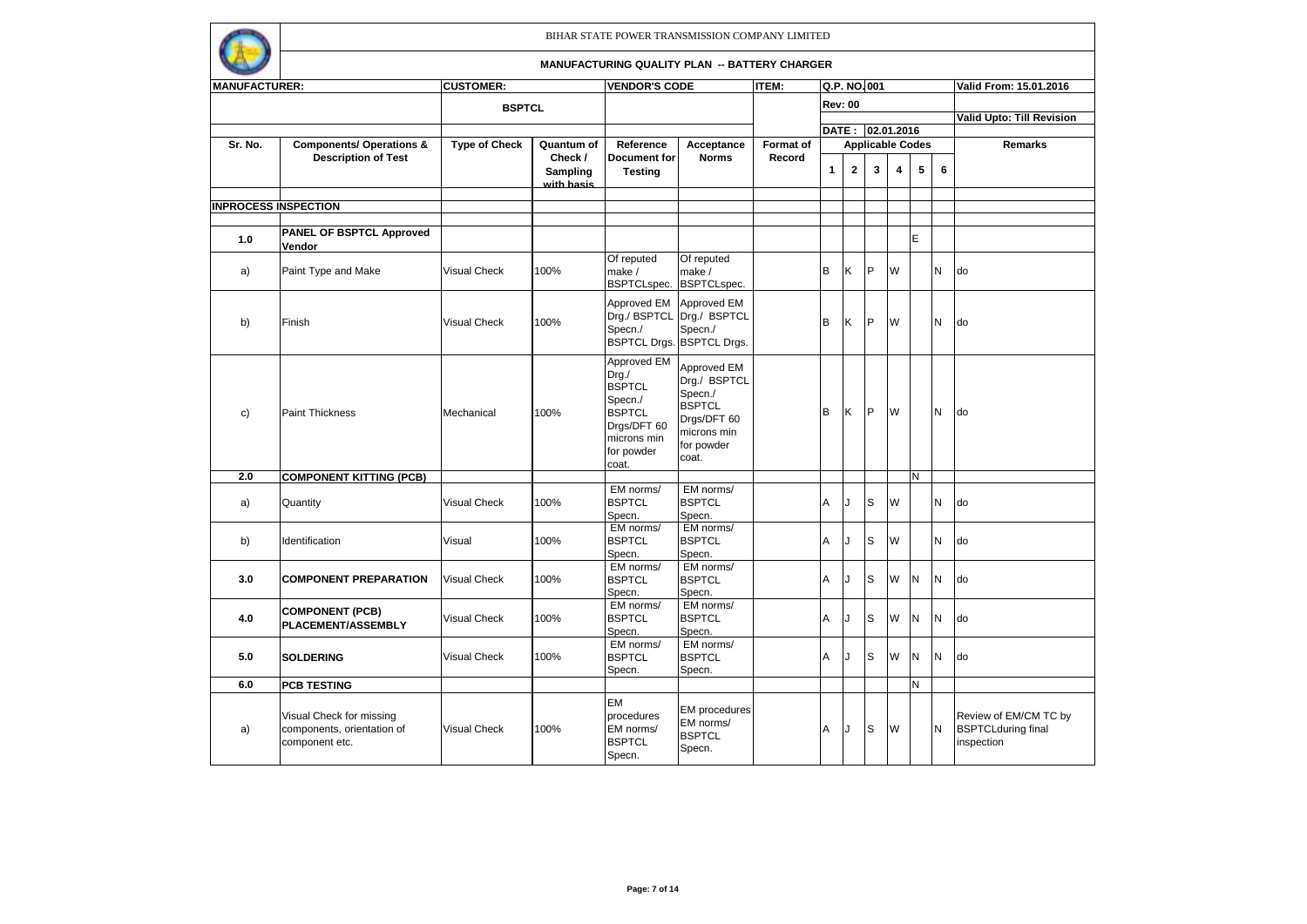

| <b>MANUFACTURER:</b> |                                                                                                                                     | <b>CUSTOMER:</b>     |                                   | <b>VENDOR'S CODE</b>                                                                                                      |                                                                                                                        | <b>ITEM:</b>            |   |                | Q.P. NO.001             |                |   |          | Valid From: 15.01.2016                                           |
|----------------------|-------------------------------------------------------------------------------------------------------------------------------------|----------------------|-----------------------------------|---------------------------------------------------------------------------------------------------------------------------|------------------------------------------------------------------------------------------------------------------------|-------------------------|---|----------------|-------------------------|----------------|---|----------|------------------------------------------------------------------|
|                      |                                                                                                                                     |                      |                                   |                                                                                                                           |                                                                                                                        |                         |   | <b>Rev: 00</b> |                         |                |   |          |                                                                  |
|                      |                                                                                                                                     | <b>BSPTCL</b>        |                                   |                                                                                                                           |                                                                                                                        |                         |   |                |                         |                |   |          | <b>Valid Upto: Till Revision</b>                                 |
|                      |                                                                                                                                     |                      |                                   |                                                                                                                           |                                                                                                                        |                         |   |                | DATE: 02.01.2016        |                |   |          |                                                                  |
| Sr. No.              | <b>Components/ Operations &amp;</b>                                                                                                 | <b>Type of Check</b> | Quantum of                        | Reference                                                                                                                 | Acceptance                                                                                                             | <b>Format of</b>        |   |                | <b>Applicable Codes</b> |                |   |          | <b>Remarks</b>                                                   |
|                      | <b>Description of Test</b>                                                                                                          |                      | Check /<br>Sampling<br>with basis | <b>Document for</b><br><b>Testing</b>                                                                                     | <b>Norms</b>                                                                                                           | Record                  | 1 | $\mathbf{2}$   | 3                       | $\overline{4}$ | 5 | 6        |                                                                  |
| b)                   | Functional Check on test jig                                                                                                        | Electrical           | 100%                              | <b>EM</b><br>procedures<br>EM norms/<br><b>BSPTCL</b><br>Specn.                                                           | <b>EM</b> procedures<br>EM norms/<br><b>BSPTCL</b><br>Specn.                                                           |                         | A | IJ             | S                       | W              |   | <b>N</b> | do                                                               |
| 7.0                  | <b>SOAK (BURN IN) TEST</b>                                                                                                          |                      |                                   |                                                                                                                           |                                                                                                                        |                         | Α | J              | S                       | W              | N | IN.      | do                                                               |
| a)                   | On assembled cards at 70± 5deg.<br>for 120 Hrs. and functional test<br>after burn in                                                | Environmental        | 100%                              | test<br>procedures<br>EM norms/<br><b>BSPTCL</b><br>Specn.                                                                | test<br>procedures EM<br>norms/<br><b>BSPTCL</b><br>Specn.                                                             | As per<br><b>BSPTCL</b> | A | IJ             | lS.                     | W              |   | <b>N</b> | do                                                               |
| 8.0                  | <b>MODULE ASSEMBLY</b>                                                                                                              |                      |                                   |                                                                                                                           |                                                                                                                        |                         |   |                |                         |                | N |          |                                                                  |
| a)                   | <b>Component Fitting</b>                                                                                                            | <b>Visual Check</b>  | 100%                              | EM norms/<br><b>BSPTCL</b><br>Specn.                                                                                      | EM norms/<br><b>BSPTCL</b><br>Specn.                                                                                   | As per<br><b>BSPTCL</b> | Α | IJ             | lS.                     | W              |   | N        | do                                                               |
| 9.0                  | <b>ROUTINE TESTS</b>                                                                                                                |                      |                                   |                                                                                                                           |                                                                                                                        |                         |   |                |                         |                |   |          |                                                                  |
| a)                   | Full load testing of the Completed<br>assembled Equipment for 48<br>hours (Observed for no failure of<br>the output of the charger) | Electrical           | 100%                              | IS:4540/8623/<br><b>BSPTCL</b><br>Apprd data<br>sheets/<br><b>BSPTCL</b><br>Specn./<br><b>BSPTCL</b><br>approved<br>Drgs. | IS:4540/8623/<br><b>BSPTCL Apprd</b><br>data sheets/<br><b>BSPTCL</b><br>Specn./<br><b>BSPTCL</b><br>approved<br>Drgs. | As per<br><b>BSPTCL</b> | Α | J              | lS.                     | W              |   | N        | Review of EM/CM TC by<br><b>BSPTCLduring final</b><br>inspection |
| b)                   | All the acceptance tests                                                                                                            | Electrical           | 100%                              | IS:4540/8623/<br><b>BSPTCL</b><br>Apprd data<br>sheets/<br><b>BSPTCL</b><br>Specn./<br><b>BSPTCL</b><br>approved<br>Drgs. | IS:4540/8623/<br><b>BSPTCL Apprd</b><br>data sheets/<br><b>BSPTCL</b><br>Specn./<br><b>BSPTCL</b><br>approved<br>Drgs. |                         | A | J              | S                       | W              |   | N        | do                                                               |
|                      |                                                                                                                                     |                      |                                   |                                                                                                                           |                                                                                                                        |                         |   |                |                         |                |   |          |                                                                  |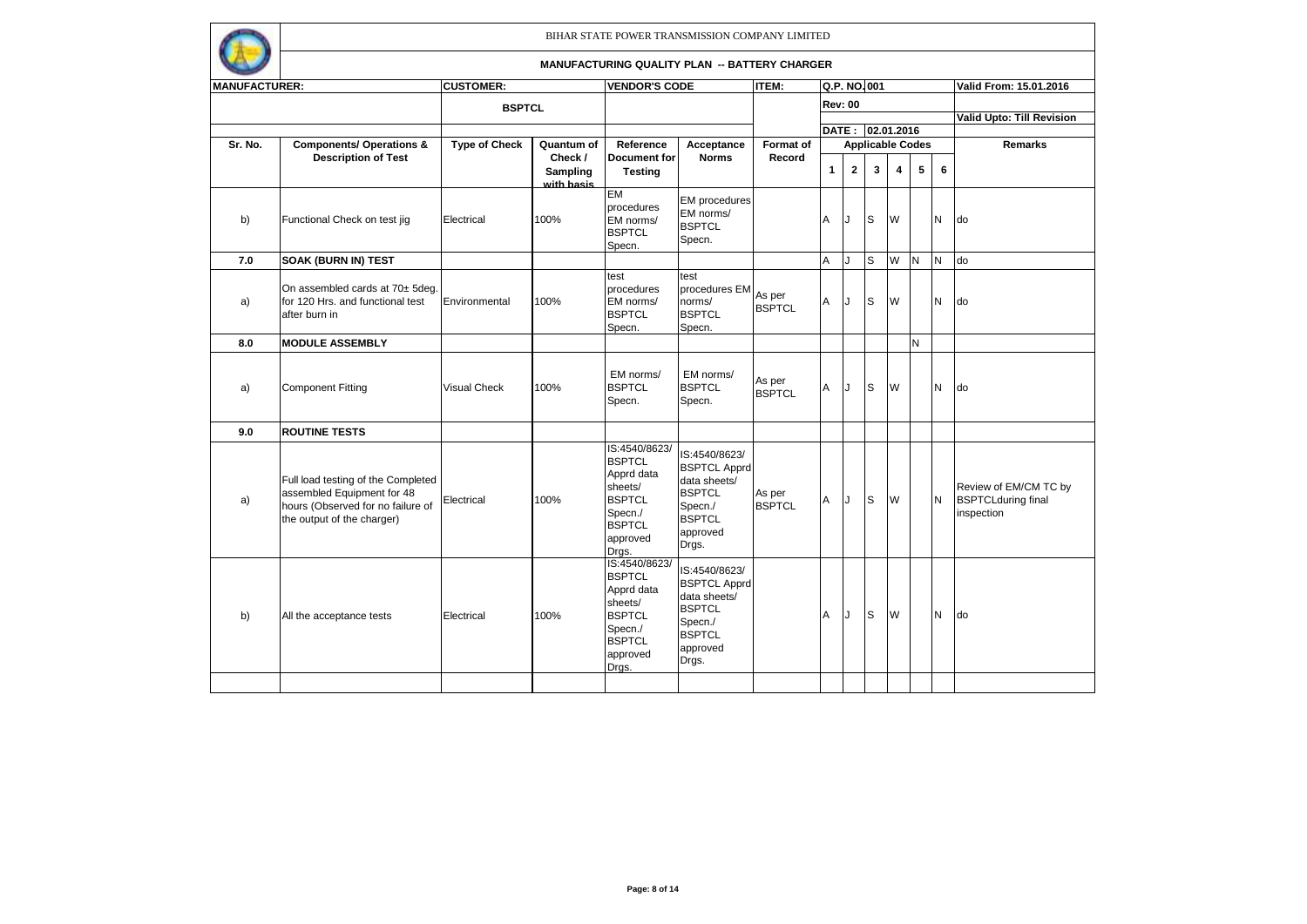

| <b>MANUFACTURER:</b> |                                                                                                                                       | <b>CUSTOMER:</b>     |                                                 | <b>VENDOR'S CODE</b>                                                                                                      |                                                                                                                        | <b>ITEM:</b>               |              |                | Q.P. NO.001      |                         |                              |   | Valid From: 15.01.2016                                 |
|----------------------|---------------------------------------------------------------------------------------------------------------------------------------|----------------------|-------------------------------------------------|---------------------------------------------------------------------------------------------------------------------------|------------------------------------------------------------------------------------------------------------------------|----------------------------|--------------|----------------|------------------|-------------------------|------------------------------|---|--------------------------------------------------------|
|                      |                                                                                                                                       | <b>BSPTCL</b>        |                                                 |                                                                                                                           |                                                                                                                        |                            |              | <b>Rev: 00</b> |                  |                         |                              |   |                                                        |
|                      |                                                                                                                                       |                      |                                                 |                                                                                                                           |                                                                                                                        |                            |              |                |                  |                         |                              |   | <b>Valid Upto: Till Revision</b>                       |
|                      |                                                                                                                                       |                      |                                                 |                                                                                                                           |                                                                                                                        |                            |              |                | DATE: 02.01.2016 |                         |                              |   |                                                        |
| Sr. No.              | <b>Components/ Operations &amp;</b><br><b>Description of Test</b>                                                                     | <b>Type of Check</b> | Quantum of<br>Check /<br>Sampling<br>with basis | Reference<br><b>Document</b> for<br><b>Testing</b>                                                                        | Acceptance<br><b>Norms</b>                                                                                             | <b>Format of</b><br>Record | $\mathbf{1}$ | $\mathbf{2}$   | 3                | $\overline{\mathbf{4}}$ | <b>Applicable Codes</b><br>5 | 6 | <b>Remarks</b>                                         |
|                      | <b>INSPECTION &amp; TESTING</b>                                                                                                       |                      |                                                 |                                                                                                                           |                                                                                                                        |                            |              |                |                  |                         |                              |   |                                                        |
| 1.0                  | <b>ACCCEPTANCE TESTS</b>                                                                                                              |                      |                                                 |                                                                                                                           |                                                                                                                        |                            |              |                |                  |                         |                              |   |                                                        |
| 1.1                  | Check on the assembly & wiring<br>(complete physical examination)<br>and BOM check.                                                   | <b>Visual Check</b>  | 100%                                            | IS:4540/8623/<br><b>BSPTCL</b><br>Apprd data<br>sheets/<br><b>BSPTCL</b><br>Specn./<br><b>BSPTCL</b><br>approved<br>Drgs. | IS:4540/8623/<br><b>BSPTCL Apprd</b><br>data sheets/<br><b>BSPTCL</b><br>Specn./<br><b>BSPTCL</b><br>approved<br>Drgs. | Test report                | A            | IJ             | lu               | z                       |                              | Y | Dispatch Instructions/<br>Clearance by BSPTCL          |
| 1.2                  | Insulation Resistance Test on the<br>complete Equipment                                                                               | Electrical           | 100%                                            | IS:4540/8623/<br><b>BSPTCL</b><br>Apprd data<br>sheets/<br><b>BSPTCL</b><br>Specn.                                        | IS:4540/8623/<br><b>BSPTCL Apprd</b><br>data sheets/<br><b>BSPTCL</b><br>Specn.                                        | Test report                | A            | IJ             | lU.              | Z                       |                              | Y | Dispatch Instructions/<br>Clearance by BSPTCL          |
| 1.3                  | H.V. TEST                                                                                                                             | Electrical           | 100%                                            | IS:4540/8623/<br><b>BSPTCL</b><br>Apprd data<br>sheets/<br><b>BSPTCL</b><br>Specn.                                        | IS:4540/8623/<br><b>BSPTCL Apprd</b><br>data sheets/<br><b>BSPTCL</b><br>Specn.                                        | Test report                | A            | IJ             | lU.              | Iz                      |                              | Y | Dispatch Instructions/<br>Clearance by BSPTCL          |
| 1.4                  | DC output voltage stability for the<br>specified variation in mains input<br>and DC load variation for 0 to<br>100% (Regulation Test) | Electrical           | 100%                                            | IS:4540/8623/<br><b>BSPTCL</b><br>Apprd data<br>sheets/<br><b>BSPTCL</b><br>Specn.                                        | IS:4540/8623/<br><b>BSPTCL Apprd</b><br>data sheets/<br><b>BSPTCL</b><br>Specn.                                        | Test report                | A            | IJ             | lU.              | z                       |                              | Y | Dispatch Instructions/<br>Clearance by BSPTCL          |
| 1.5                  | Ripple voltage test on full load<br>output condition/ half load/ no<br>load                                                           | Electrical           | 100%                                            | IS:4540/8623/<br><b>BSPTCL</b><br>Apprd data<br>sheets/<br><b>BSPTCL</b><br>Specn.                                        | IS:4540/8623/<br><b>BSPTCL Apprd</b><br>data sheets/<br><b>BSPTCL</b><br>Specn.                                        | Test report                | A            | IJ             | lU.              | z                       |                              | Y | Dispatch<br>Instructions/Clearance by<br><b>BSPTCL</b> |
| 1.6                  | Over current limit test at 105%<br>load (voltage drooping test/load<br>limiter operator)                                              | Electrical           | 100%                                            | IS:4540/8623/<br><b>BSPTCL</b><br>Apprd data<br>sheets/<br><b>BSPTCL</b><br>Specn.                                        | IS:4540/8623/<br><b>BSPTCL Apprd</b><br>data sheets/<br><b>BSPTCL</b><br>Specn.                                        | Test report                | A            | IJ             | lu               | z                       |                              | Y | Dispatch<br>Instructions/Clearance by<br><b>BSPTCL</b> |
| 1.7                  | Under/Over voltage adjustable<br>limit test                                                                                           | Electrical           | 100%                                            | IS:4540/8623/<br><b>BSPTCL</b><br>Apprd data<br>sheets/<br><b>BSPTCL</b><br>Specn.                                        | IS:4540/8623/<br><b>BSPTCL Apprd</b><br>data sheets/<br><b>BSPTCL</b><br>Specn.                                        | Test report                | A            | IJ             | lu               | Z                       |                              | Y | Dispatch<br>Instructions/Clearance by<br><b>BSPTCL</b> |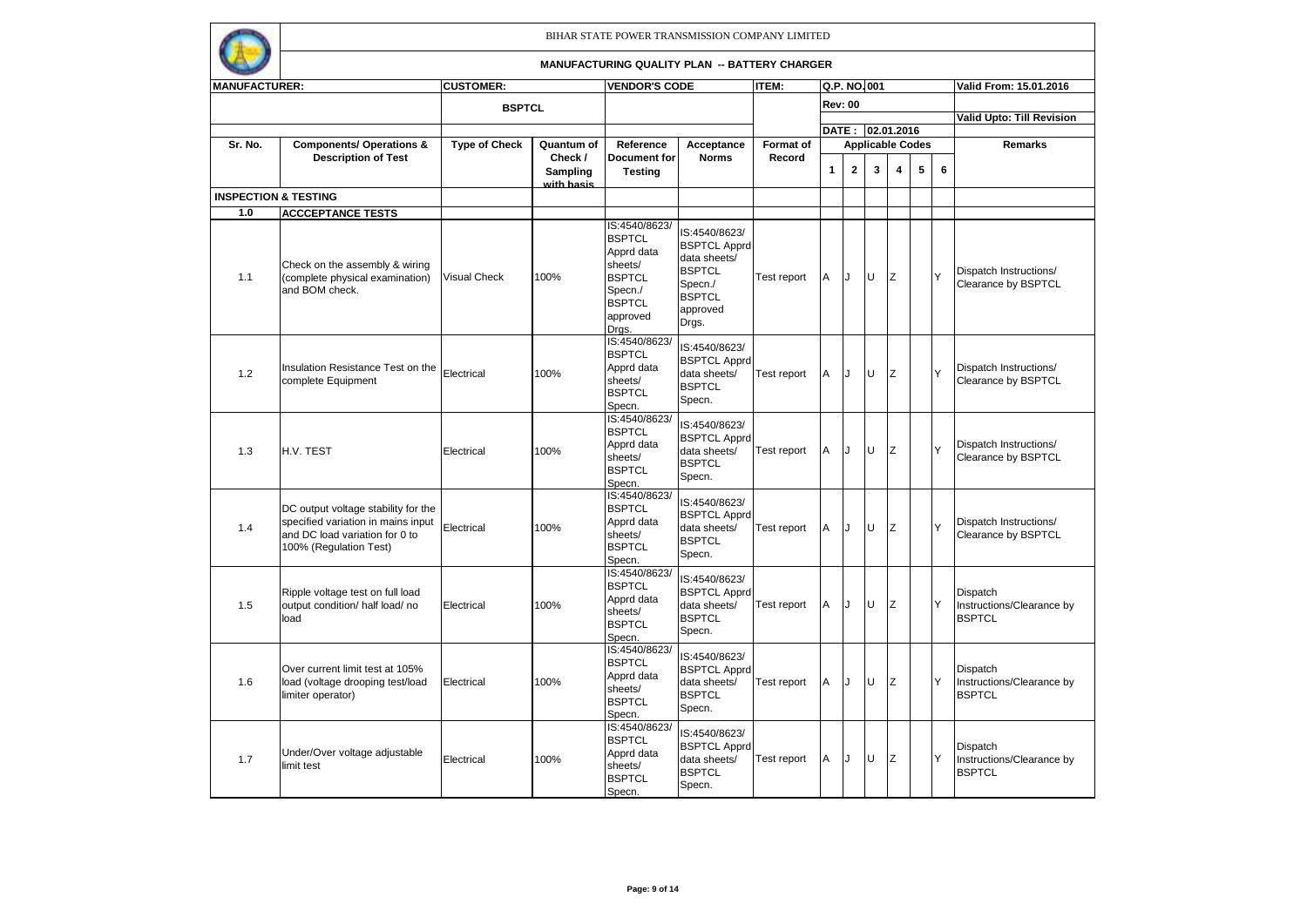

| <b>MANUFACTURER:</b> |                                                                                  | <b>CUSTOMER:</b>     |                                   | <b>VENDOR'S CODE</b>                                                               |                                                                                 | <b>ITEM:</b>       |              |                         | Q.P. NO.001 |                         |   |   | Valid From: 15.01.2016                                        |
|----------------------|----------------------------------------------------------------------------------|----------------------|-----------------------------------|------------------------------------------------------------------------------------|---------------------------------------------------------------------------------|--------------------|--------------|-------------------------|-------------|-------------------------|---|---|---------------------------------------------------------------|
|                      |                                                                                  | <b>BSPTCL</b>        |                                   |                                                                                    |                                                                                 |                    |              | <b>Rev: 00</b>          |             |                         |   |   |                                                               |
|                      |                                                                                  |                      |                                   |                                                                                    |                                                                                 |                    |              |                         |             |                         |   |   | Valid Upto: Till Revision                                     |
|                      |                                                                                  |                      |                                   |                                                                                    |                                                                                 |                    |              |                         |             | DATE: 02.01.2016        |   |   |                                                               |
| Sr. No.              | <b>Components/ Operations &amp;</b>                                              | <b>Type of Check</b> | Quantum of                        | Reference                                                                          | Acceptance                                                                      | <b>Format of</b>   |              |                         |             | <b>Applicable Codes</b> |   |   | <b>Remarks</b>                                                |
|                      | <b>Description of Test</b>                                                       |                      | Check /<br>Sampling<br>with basis | <b>Document</b> for<br><b>Testing</b>                                              | <b>Norms</b>                                                                    | Record             | $\mathbf{1}$ | $\overline{\mathbf{2}}$ | 3           | 4                       | 5 | 6 |                                                               |
| 1.8                  | Short circuit test (DC output side) Electrical                                   |                      | 100%                              | IS:4540/8623/<br><b>BSPTCL</b><br>Apprd data<br>sheets/<br><b>BSPTCL</b><br>Specn. | IS:4540/8623/<br><b>BSPTCL Apprd</b><br>data sheets/<br><b>BSPTCL</b><br>Specn. | Test report        | A            | IJ                      | lu          | z                       |   | Y | <b>Dispatch</b><br>Instructions/Clearance by<br><b>BSPTCL</b> |
| 1.9                  | Annunication circuit test by<br>simulation fault condition for:                  | Electrical           | 100%                              | IS:4540/8623/                                                                      | IS:4540/8623/                                                                   | Test report        | A            | IJ                      | lU.         | Z                       |   | Ÿ |                                                               |
| a)                   | AC incoming supply failure                                                       | Electrical           |                                   | <b>BSPTCL</b><br>Apprd data                                                        | <b>BSPTCL Apprd Test report</b><br>data sheets/                                 |                    | Α            | J                       | lU.         | z                       |   | Y | Dispatch<br>Instructions/Clearance by                         |
| b)                   | SCR/Diode fuse failure                                                           | Electrical           |                                   | sheets/                                                                            | <b>BSPTCL</b>                                                                   | <b>Test report</b> | A            |                         |             |                         |   | Y | <b>BSPTCL</b>                                                 |
| c)                   | Over voltage across the battery<br>under boost charging                          | Electrical           |                                   | <b>BSPTCL</b><br>Specn.                                                            | Specn.                                                                          | Test report        | A            | J                       | lU.         | z                       |   | Y |                                                               |
| d)                   | <b>Charger Fail</b>                                                              | Electrical           |                                   |                                                                                    |                                                                                 | <b>Test report</b> | A            |                         | U           |                         |   | Υ |                                                               |
| 1.10                 | Heat run temperature rise test for<br>minimum 8 hrs on following test<br>points. | Environmental        | 100%                              | IS:4540/8623/<br><b>BSPTCL</b>                                                     | IS:4540/8623/                                                                   | Test report        | A            | IJ                      | lu          | Z                       |   | Ÿ |                                                               |
| a)                   | Main transformer (one Coil)                                                      |                      |                                   | Apprd data                                                                         | BSPTCL Apprd Test report                                                        |                    | Α            |                         |             | $\overline{z}$          |   | Ϋ | Dispatch                                                      |
| b)                   | Rectifier diode/SCR (One number<br>each)                                         |                      |                                   | sheets/<br><b>BSPTCL</b>                                                           | data sheets/<br><b>BSPTCL</b>                                                   | Test report        | A            |                         | U           | Z                       |   | Y | Instructions/Clearance by<br><b>BSPTCL</b>                    |
| c)                   | <b>Filter Choke</b>                                                              |                      |                                   | Specn.                                                                             | Specn.                                                                          | est report         | A            |                         | ш           | $\overline{z}$          |   | Y |                                                               |
| d)                   | Core of Transformer                                                              |                      |                                   |                                                                                    |                                                                                 | est report         | A            |                         | Ш           | Z                       |   | Y |                                                               |
| e)                   | <b>Blocking Diode</b>                                                            |                      |                                   |                                                                                    |                                                                                 | est report         | Α            |                         | lυ          | $\overline{z}$          |   | Y |                                                               |
| f                    | Mid Zone of panel inside                                                         |                      |                                   |                                                                                    |                                                                                 | est report         | A            | J                       | U           | Z                       |   | Y |                                                               |
| 1.11                 | Spares- check for make/ type etc Visual Check                                    |                      | 100%                              | IS:4540/8623/<br><b>BSPTCL</b><br>Apprd data<br>sheets/<br><b>BSPTCL</b><br>Specn. | IS:4540/8623/<br><b>BSPTCL Apprd</b><br>data sheets/<br><b>BSPTCL</b><br>Specn. | Test report        | A            | IJ                      | lU.         | z                       |   | Y | Dispatch<br>Instructions/Clearance by<br><b>BSPTCL</b>        |
| 1.12                 | Functional check on Temperature<br>sensor for battery Bank.                      | Electrical           | 100%                              | <b>BSPTCL</b><br>Specs                                                             | <b>BSPTCL</b><br>Specs                                                          | Test report        | A            | IJ                      | lU          | z                       |   | Y | Dispatch<br>Instructions/Clearance by<br><b>BSPTCL</b>        |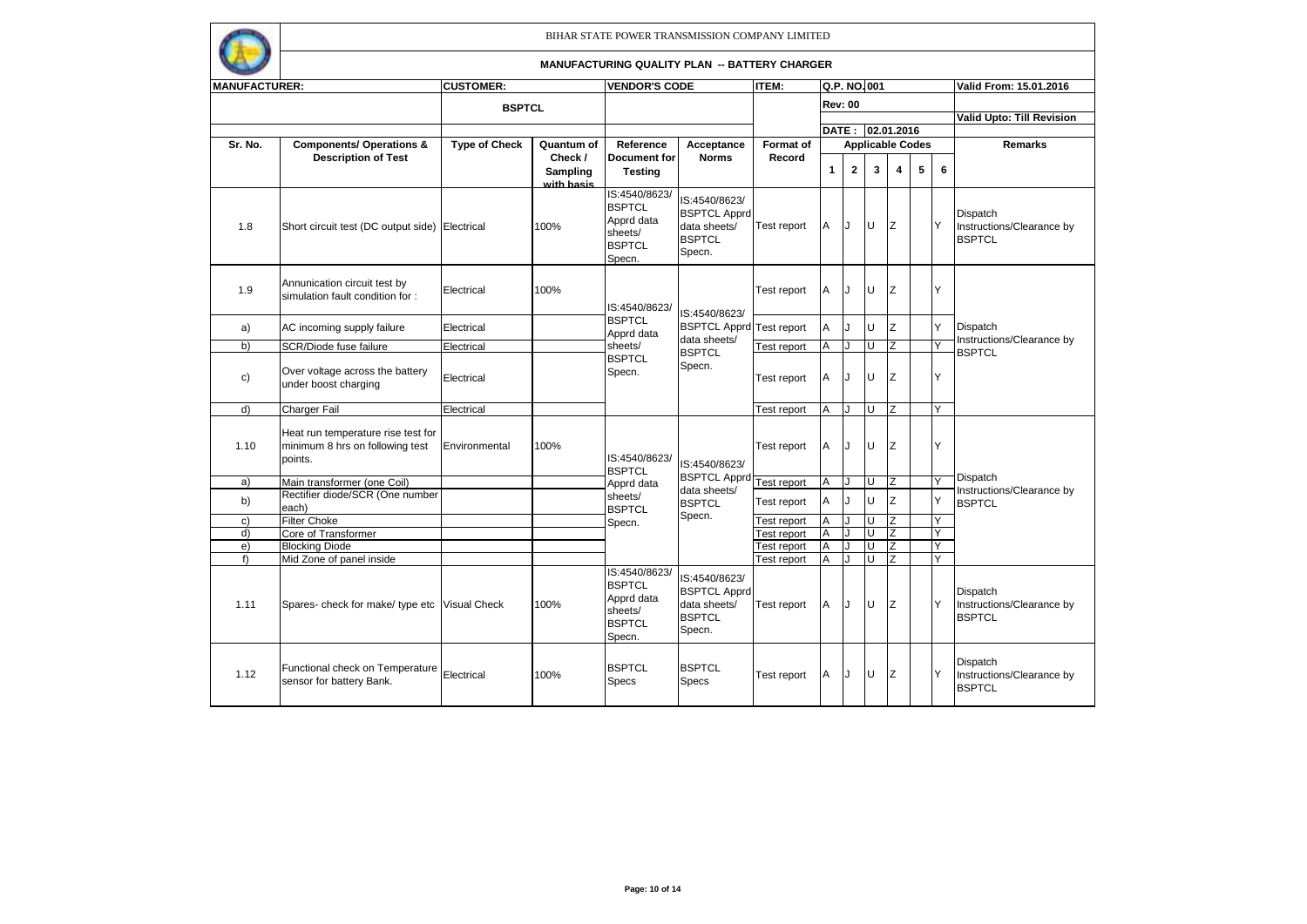

| <b>MANUFACTURER:</b> |                                                           | <b>CUSTOMER:</b>                                                                                                                                |                                   | <b>VENDOR'S CODE</b>                                              |                                                                          | <b>ITEM:</b> |                | Q.P. NO.001  |    |                         |   |          | Valid From: 15.01.2016                                 |
|----------------------|-----------------------------------------------------------|-------------------------------------------------------------------------------------------------------------------------------------------------|-----------------------------------|-------------------------------------------------------------------|--------------------------------------------------------------------------|--------------|----------------|--------------|----|-------------------------|---|----------|--------------------------------------------------------|
|                      |                                                           | <b>BSPTCL</b>                                                                                                                                   |                                   |                                                                   |                                                                          |              | <b>Rev: 00</b> |              |    |                         |   |          |                                                        |
|                      |                                                           |                                                                                                                                                 |                                   |                                                                   |                                                                          |              |                |              |    |                         |   |          | Valid Upto: Till Revision                              |
|                      |                                                           |                                                                                                                                                 |                                   |                                                                   |                                                                          |              |                |              |    | DATE: 02.01.2016        |   |          |                                                        |
| Sr. No.              | <b>Components/ Operations &amp;</b>                       | <b>Type of Check</b>                                                                                                                            | Quantum of                        | Reference                                                         | Acceptance                                                               | Format of    |                |              |    | <b>Applicable Codes</b> |   |          | <b>Remarks</b>                                         |
|                      | <b>Description of Test</b>                                |                                                                                                                                                 | Check /<br>Sampling<br>with basis | <b>Document for</b><br><b>Testing</b>                             | <b>Norms</b>                                                             | Record       | $\mathbf{1}$   | $\mathbf{2}$ | 3  | 4                       | 5 | 6        |                                                        |
| 1.13                 | Mechanical Interlock check for<br>two no of input MCCB's. | Mechanical                                                                                                                                      | 100%                              | <b>BSPTCL</b><br>Specs                                            | <b>BSPTCL</b><br><b>Specs</b>                                            | Test report  | A              | IJ           | ΙU | Iz                      |   | <b>Y</b> | Dispatch<br>Instructions/Clearance by<br><b>BSPTCL</b> |
| 1.14                 | Paint shade and thickness check                           | visual/mechanical<br>check                                                                                                                      | random                            | <b>BSPTCL</b><br>Specs/60<br>microns min<br>for powder<br>coating | <b>BSPTCL</b><br>Specs/60<br>microns min<br>for powder<br>coating        | Test report  | A              | IJ           | IU | IZ.                     |   | ΙY       | Dispatch<br>Instructions/Clearance by<br><b>BSPTCL</b> |
|                      |                                                           |                                                                                                                                                 |                                   |                                                                   |                                                                          |              |                |              |    |                         |   |          |                                                        |
| 2.0                  | <b>TYPE TESTS</b>                                         |                                                                                                                                                 |                                   |                                                                   |                                                                          |              |                |              |    |                         |   |          |                                                        |
| 1.1                  |                                                           | All Type Tests<br>required as per<br>contract in<br>question need to<br>be conducted/<br>approval from<br><b>BSPTCL Engg. to</b><br>be obtained | Engg.                             | Engg.                                                             | As agreed with As agreed with As agreed with Test Report<br>BSPTCL Engg. |              |                |              |    |                         |   |          |                                                        |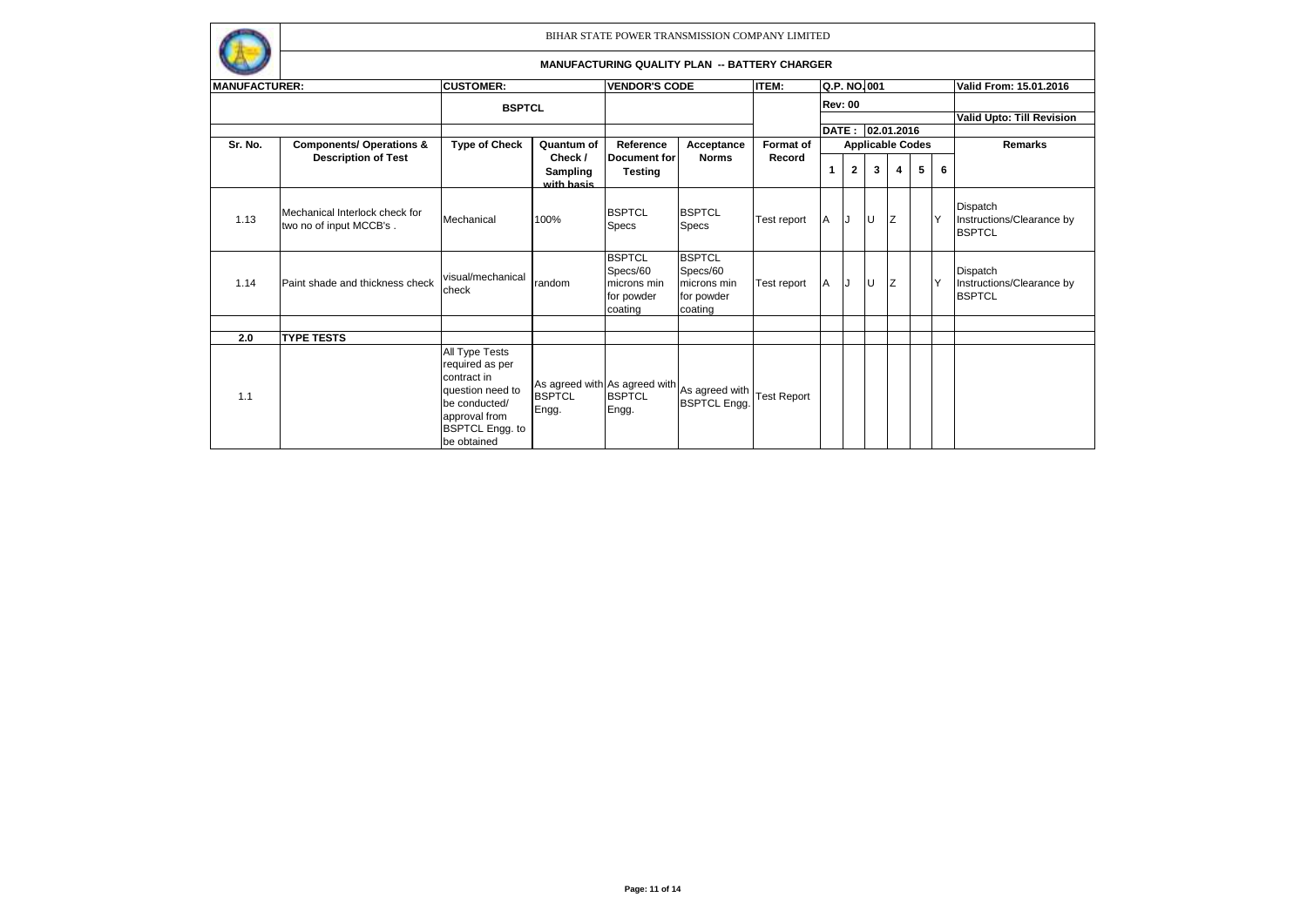

| <b>MANUFACTURER:</b> |                                                                                                | <b>CUSTOMER:</b>     |                                   | <b>VENDOR'S CODE</b>          |                            | <b>ITEM:</b>     |    | Q.P. NO.001    |    |                         |   |   | Valid From: 15.01.2016    |
|----------------------|------------------------------------------------------------------------------------------------|----------------------|-----------------------------------|-------------------------------|----------------------------|------------------|----|----------------|----|-------------------------|---|---|---------------------------|
|                      |                                                                                                | <b>BSPTCL</b>        |                                   |                               |                            |                  |    | <b>Rev: 00</b> |    |                         |   |   |                           |
|                      |                                                                                                |                      |                                   |                               |                            |                  |    |                |    |                         |   |   | Valid Upto: Till Revision |
|                      |                                                                                                |                      |                                   |                               |                            |                  |    |                |    | DATE: 02.01.2016        |   |   |                           |
| Sr. No.              | <b>Components/ Operations &amp;</b>                                                            | <b>Type of Check</b> | Quantum of                        | Reference                     | Acceptance                 | <b>Format of</b> |    |                |    | <b>Applicable Codes</b> |   |   | <b>Remarks</b>            |
|                      | <b>Description of Test</b>                                                                     |                      | Check /<br>Sampling<br>with basis | Document for<br>Testing       | <b>Norms</b>               | Record           | 1  | $\overline{2}$ | 3  | 4                       | 5 | 6 |                           |
|                      |                                                                                                |                      |                                   |                               |                            |                  |    |                |    |                         |   |   |                           |
| 1.0                  | <b>PACKING &amp; DESPATCH</b>                                                                  |                      |                                   |                               |                            |                  |    |                |    |                         |   |   |                           |
| 1.1                  | Checking for completeness of the<br>equipment and accessories<br>including spares as per order | Visual               | 100%                              | As per<br>packing list        | As per packing<br>Standard |                  | IA | IJ             | lS | W                       |   | N |                           |
| 1.2                  | Check for proper packing                                                                       | Visual               | 100%                              | As per<br>packing             | As per packing<br>Standard |                  | ΙA |                | lS | W                       |   | N |                           |
| 1.3                  | Ensure supply of operation<br>manual, packing list and test<br>reports along with copy of      | Visual               | 100%                              | As per<br>packing<br>Standard | As per packing<br>Standard |                  | ΙA | IJ             | lS | W                       |   | N |                           |
| 1.4                  | Checking for Dispatch<br>Instructions/Clearance by<br><b>BSPTCL number on the packing</b>      | Visual               | 300%                              | As per<br>packing<br>Standard | As per packing<br>Standard |                  | ΙA | IJ             | lS | W                       |   | N |                           |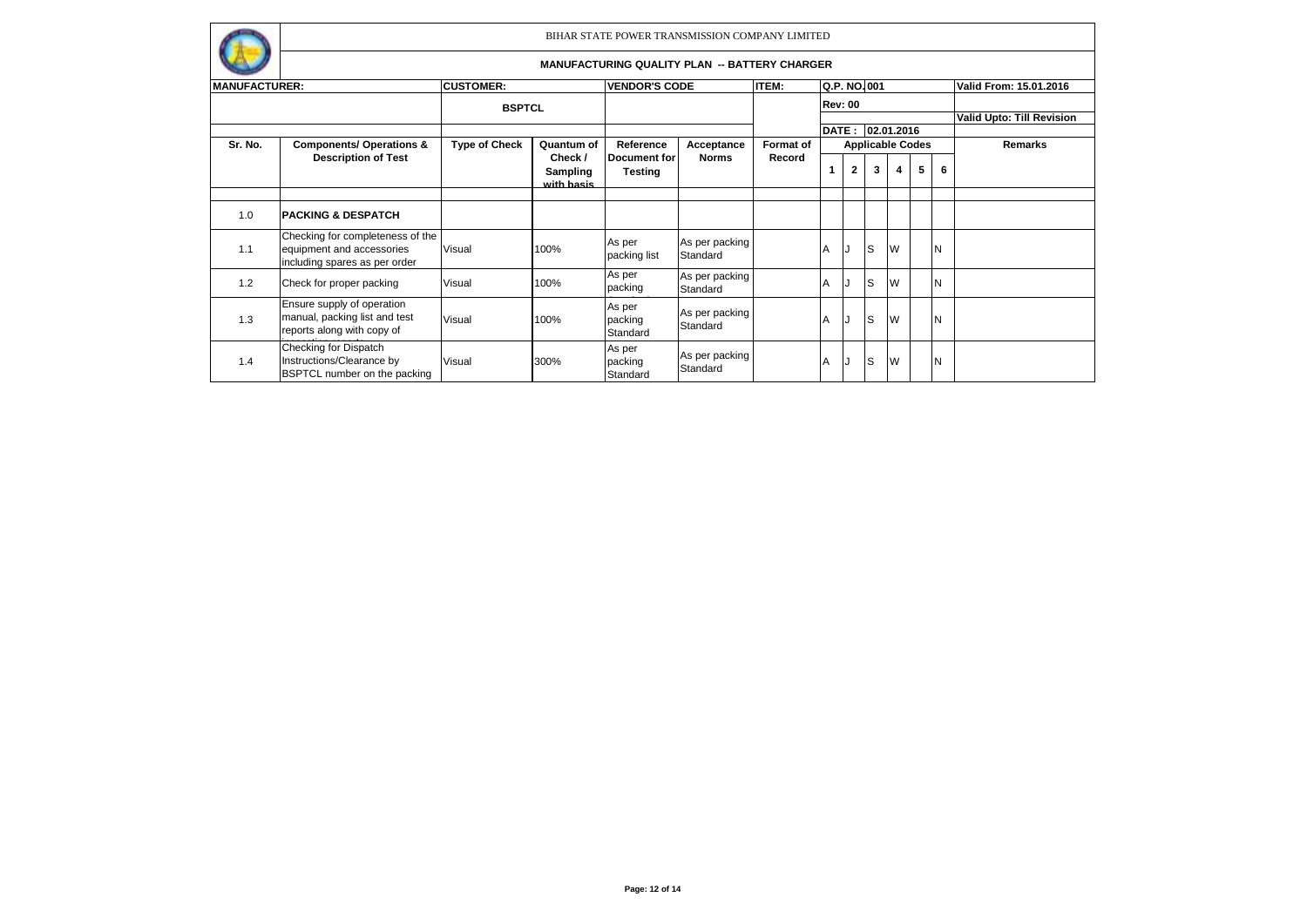

| <b>MANUFACTURER:</b> |                                                               | <b>CUSTOMER:</b><br><b>BSPTCL</b> |                                           | <b>VENDOR'S CODE</b>                      |                                                            | <b>ITEM:</b> | Q.P. NO.001<br><b>Rev: 00</b> |                |                         |   |   |   | Valid From: 15.01.2016    |
|----------------------|---------------------------------------------------------------|-----------------------------------|-------------------------------------------|-------------------------------------------|------------------------------------------------------------|--------------|-------------------------------|----------------|-------------------------|---|---|---|---------------------------|
|                      |                                                               |                                   |                                           |                                           |                                                            |              |                               |                |                         |   |   |   |                           |
|                      |                                                               |                                   |                                           |                                           |                                                            |              |                               |                |                         |   |   |   | Valid Upto: Till Revision |
|                      |                                                               |                                   |                                           |                                           |                                                            |              |                               |                | DATE: 02.01.2016        |   |   |   |                           |
| Sr. No.              | <b>Components/ Operations &amp;</b>                           | <b>Type of Check</b>              | Quantum of                                | Reference                                 | Acceptance                                                 | Format of    |                               |                | <b>Applicable Codes</b> |   |   |   | <b>Remarks</b>            |
|                      | <b>Description of Test</b>                                    |                                   | Check /                                   | <b>Document</b> for                       | <b>Norms</b>                                               | Record       |                               |                |                         |   |   |   |                           |
|                      |                                                               |                                   | Sampling<br>with basis                    | <b>Testing</b>                            |                                                            |              | 1.                            | $\overline{2}$ | 3                       | 4 | 5 | 6 |                           |
|                      |                                                               |                                   |                                           |                                           |                                                            |              |                               |                |                         |   |   |   |                           |
| Code 1               | Indicates place where testing is planned to be performed i.e. |                                   |                                           | Code 2                                    | Indicates who has to perform the tests i.e. Testing Agency |              |                               |                |                         |   |   |   |                           |
|                      |                                                               |                                   |                                           |                                           |                                                            |              |                               |                |                         |   |   |   |                           |
| Α                    | At Equipment Manufacturer's works                             |                                   | The Equipment Manufacturer                |                                           |                                                            |              |                               |                |                         |   |   |   |                           |
| В                    | At Component Manufacturer's works                             | K                                 |                                           | The Component Manufacturer                |                                                            |              |                               |                |                         |   |   |   |                           |
| C                    | At Authorised Distributor's place                             |                                   | The Third Party                           |                                           |                                                            |              |                               |                |                         |   |   |   |                           |
| D                    | At Independent Lab                                            | M                                 | The Turnkey Contractor                    |                                           |                                                            |              |                               |                |                         |   |   |   |                           |
| E                    | At Turn Key Contractor's location                             |                                   |                                           |                                           |                                                            |              |                               |                |                         |   |   |   |                           |
| F.                   | Not specified                                                 |                                   |                                           |                                           |                                                            |              |                               |                |                         |   |   |   |                           |
|                      |                                                               |                                   |                                           |                                           |                                                            |              |                               |                |                         |   |   |   |                           |
| Code 3               | Indicates who shall witness the tests i.e. Witnessing Agency  |                                   |                                           | Code 4                                    | <b>Review of Test Reports/Certificates</b>                 |              |                               |                |                         |   |   |   |                           |
| P                    | Component Manufacturer itself                                 | W                                 |                                           | By Equipment manufacturer during raw mate |                                                            |              |                               |                |                         |   |   |   |                           |
| Q                    | Component Manufacturer and Equipment Manufacturer             | $\overline{\mathsf{x}}$           | By Contractor during product/proce        |                                           |                                                            |              |                               |                |                         |   |   |   |                           |
| R                    | Component Manufacturer, Equipment Manufacturer and Contractor | Y                                 | By BSPTCL during product/process insp     |                                           |                                                            |              |                               |                |                         |   |   |   |                           |
| S                    | Equipment Manufacturer itself                                 | Z                                 | By Contractor and/or BSPTCL during produc |                                           |                                                            |              |                               |                |                         |   |   |   |                           |
| Ŧ                    | <b>Equipment Manufacturer and Contractor</b>                  |                                   |                                           |                                           |                                                            |              |                               |                |                         |   |   |   |                           |
| U                    | Equipment Mannufacturer, Contractor and BSPTCL                |                                   |                                           |                                           |                                                            |              |                               |                |                         |   |   |   |                           |
| $\vee$               | Third Party itself                                            |                                   |                                           |                                           |                                                            |              |                               |                |                         |   |   |   |                           |
|                      |                                                               |                                   |                                           |                                           |                                                            |              |                               |                |                         |   |   |   |                           |
| Code 5               | Whether specific approval of sub-vendor / Component make is   |                                   |                                           |                                           | Whether test records required to be submitted after final  |              |                               |                |                         |   |   |   |                           |
| E                    | Envisaged                                                     |                                   |                                           | Υ                                         | Yes                                                        |              |                               |                |                         |   |   |   |                           |
| N                    | Not Envisaged                                                 |                                   |                                           | N                                         | No                                                         |              |                               |                |                         |   |   |   |                           |
|                      |                                                               |                                   |                                           |                                           |                                                            |              |                               |                |                         |   |   |   |                           |